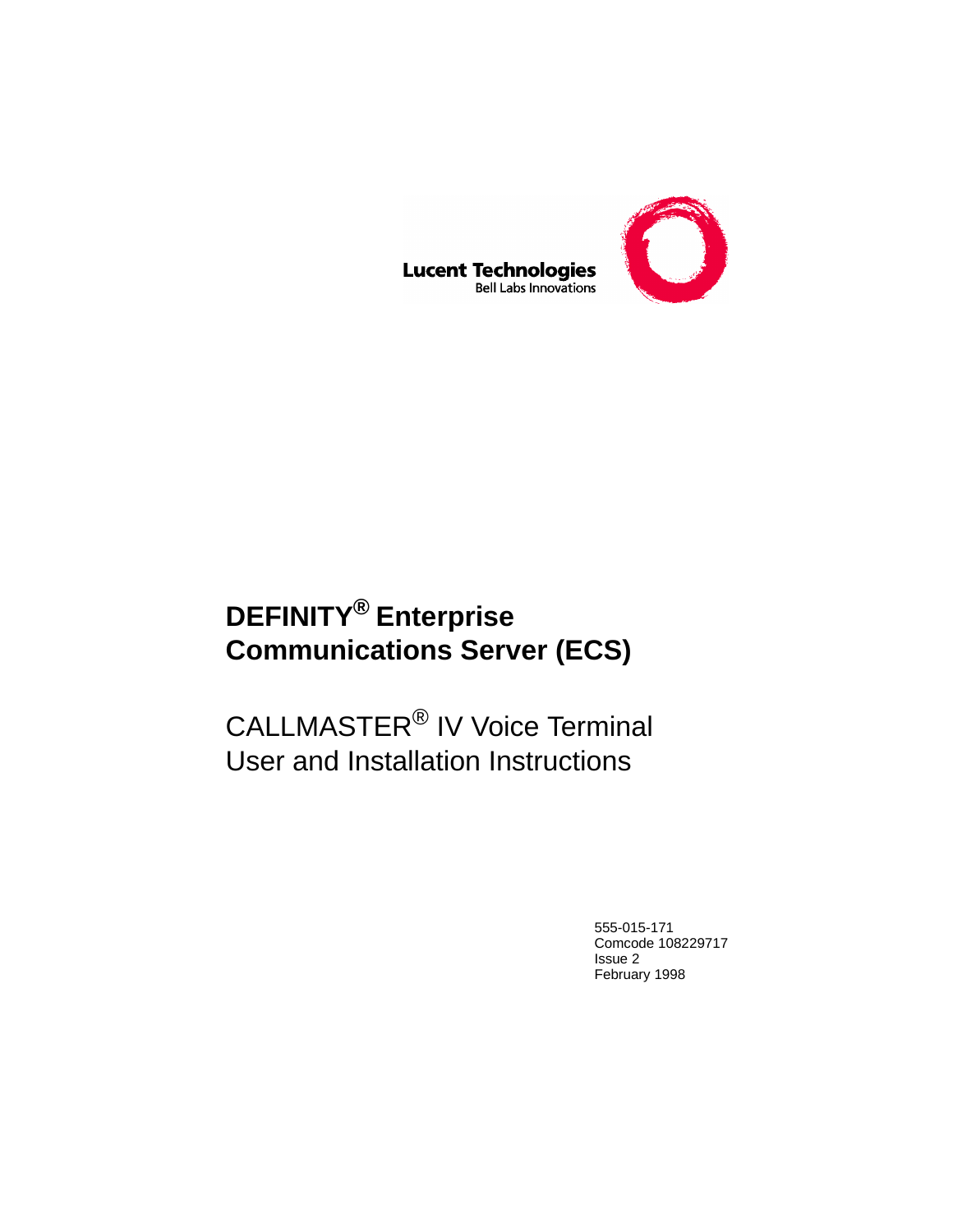**Copyright© 1998, Lucent Technologies All Rights Reserved Printed in U.S.A.**

#### **Notice**

Every effort was made to ensure that the information in this book was complete and accurate at the time of printing. However, information is subject to change.

#### **Your Responsibility for Your System's Security**

Toll fraud is the unauthorized use of your telecommunications system by an unauthorized party, for example, persons other than your company's employees, agents, subcontractors, or persons working on your company's behalf. Note that there may be a risk of toll fraud associated with your telecommunications system and, if toll fraud occurs, it can result in substantial additional charges for your telecommunications services.

You and your system manager are responsible for the security of your system, such as programming and configuring your equipment to prevent unauthorized use. The system manager is also responsible for reading all installation, instruction, and system administration documents provided with this product in order to fully understand the features that can introduce risk of toll fraud and the steps that can be taken to reduce that risk. Lucent Technologies does not warrant that this product is immune from or will prevent unauthorized use of common-carrier telecommunication services or facilities accessed through or connected to it. Lucent Technologies will not be responsible for any charges that result from such unauthorized use.

#### **Lucent Technologies Fraud Intervention**

If you suspect that you are being victimized by toll fraud and you need technical support or assistance, call Technical Service Center Toll Fraud Intervention Hotline at 1 800 643-2353.

#### **Interference Warning Information**

**WARNING:** The CALLMASTER® IV voice terminal has been tested and found to comply with the limits for a **Class B** digital device, pursuant to Part 15 of the FCC Rules and CISPR-22. These limits are designed to provide reasonable protection against harmful interference in an installation. This equipment

generates, uses, and can radiate radio-frequency energy and, if not installed and used in accordance with the instructions, may cause harmful interference to radio and television communications. However, there is no guarantee that interference will not occur in a particular installation. If this equipment does cause harmful interference to radio or television reception, which can be

determined by turning the equipment off and on, the user is encouraged to try to correct the interference by one or more of the following measures:

• Reorient the receiving television or radio antenna where this may be done safely.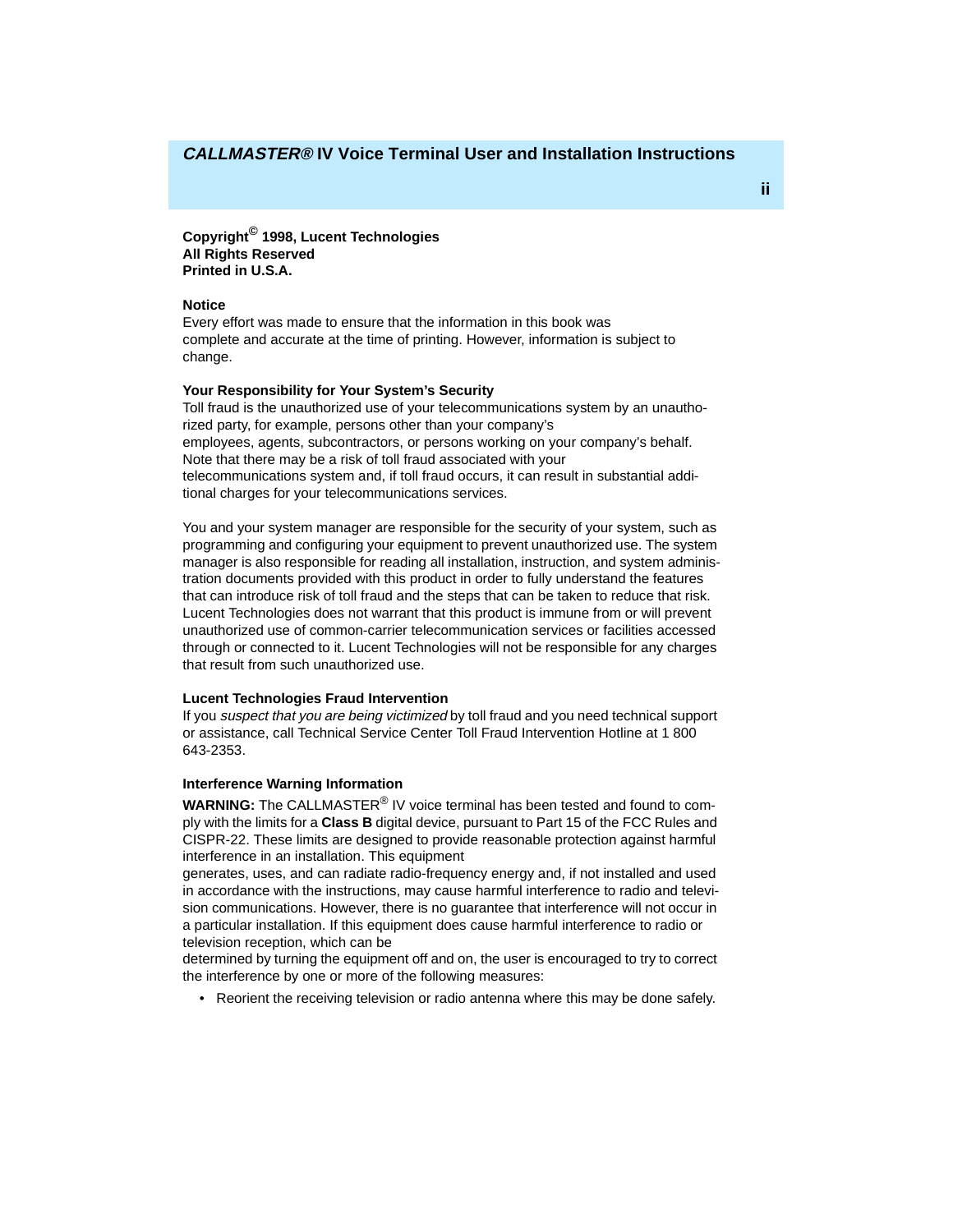- Increase the separation between the telephone equipment.
- Plug the telephone into a different ac outlet than the receiver so that the telephone equipment and receiver are on different branch circuits.
- Consult the dealer or an experienced radio/tv technician for help.

## **Trademarks**

DEFINITY and CALLMASTER are registered trademarks of Lucent Technologies. SoundPoint is a trademark of Polycom, Inc.

### **Ordering Information**

- **Call**: Lucent Technologies BCS Publications Center Voice 1 800 457-1235 International Voice 317 322-6791 Fax 1 800 457-1764 International Fax 317 322-6699
- **Write**: Lucent Technologies BCS Publications Center 2855 N. Franklin Road Indianapolis, IN 46219
- **Order**: Document No. 555-015-171 Comcode 108229717 Issue 2, February 1998

### **European Union Declaration of Conformity**

Lucent Technologies Business Communications Systems declares that the equipment specified in this document conforms to the referenced European Union (EU) Directives and Harmonized Standards listed below:

EMC Directive 89/336/EEC Low-Voltage Directive 73/23/EEC



The "CE" mark affixed to the equipment means that it conforms to the above directives.

## **Acknowledgment**

This document was prepared by Product Publication, Lucent Technologies, Middletown, NJ

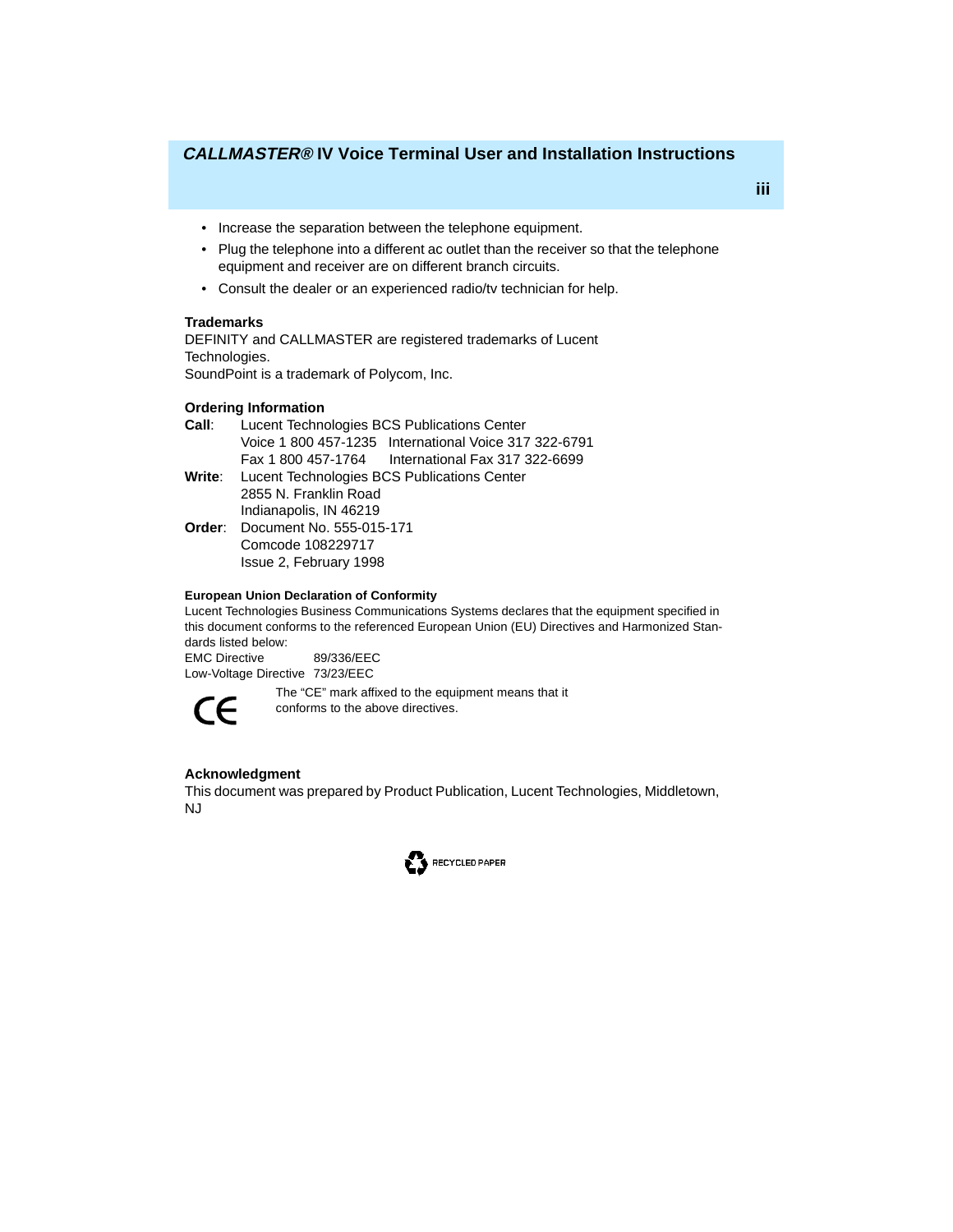# **IMPORTANT USER SAFETY INSTRUCTIONS**

The most careful attention has been devoted to quality standards in the manufacture of your new voice terminal. Safety is a major factor in the design of every set. But, safety is YOUR responsibility too.

Please read carefully the helpful tips listed below and on the next page. These suggestions will enable you to take full advantage of your new voice terminal. Retain these tips for later use.

#### **Use**

When using your telephone equipment, the following safety precautions should always be followed to reduce the risk of fire, electric shock, and injury to persons.

- Read and understand all instructions.
- Follow all warnings and instructions marked on the telephone.
- This telephone can be hazardous if immersed in water. To avoid the possibility of electric shock, do not use it while you are wet. If you accidentally drop the telephone into water, do not retrieve it until you have first unplugged the line cord from the modular wall jack. Then, call service personnel to ask about a replacement.
- Avoid using the telephone during electrical storms in your immediate area. There is a risk of electric shock from lightning. Urgent calls should be brief. Even though protective measures may have been installed to limit electrical surges from entering your business, absolute protection from lightning is impossible.
- If you suspect a natural gas leak, report it immediately, but use a telephone away from the area in question. The telephone's electrical contacts could generate a tiny spark. While unlikely, it is possible that this spark could ignite heavy concentrations of gas.
- Never push objects of any kind into the equipment through housing slots since they may touch hazardous voltage points or short out parts that could result in a risk of electric shock. Never spill liquid of any kind on the telephone. If liquid is spilled, however, refer servicing to proper service personnel.
- To reduce the risk of electric shock, do not disassemble this telephone. There are no user serviceable parts. Opening or removing covers may expose you to hazardous voltages. Incorrect reassembly can cause electric shock when the telephone is subsequently used.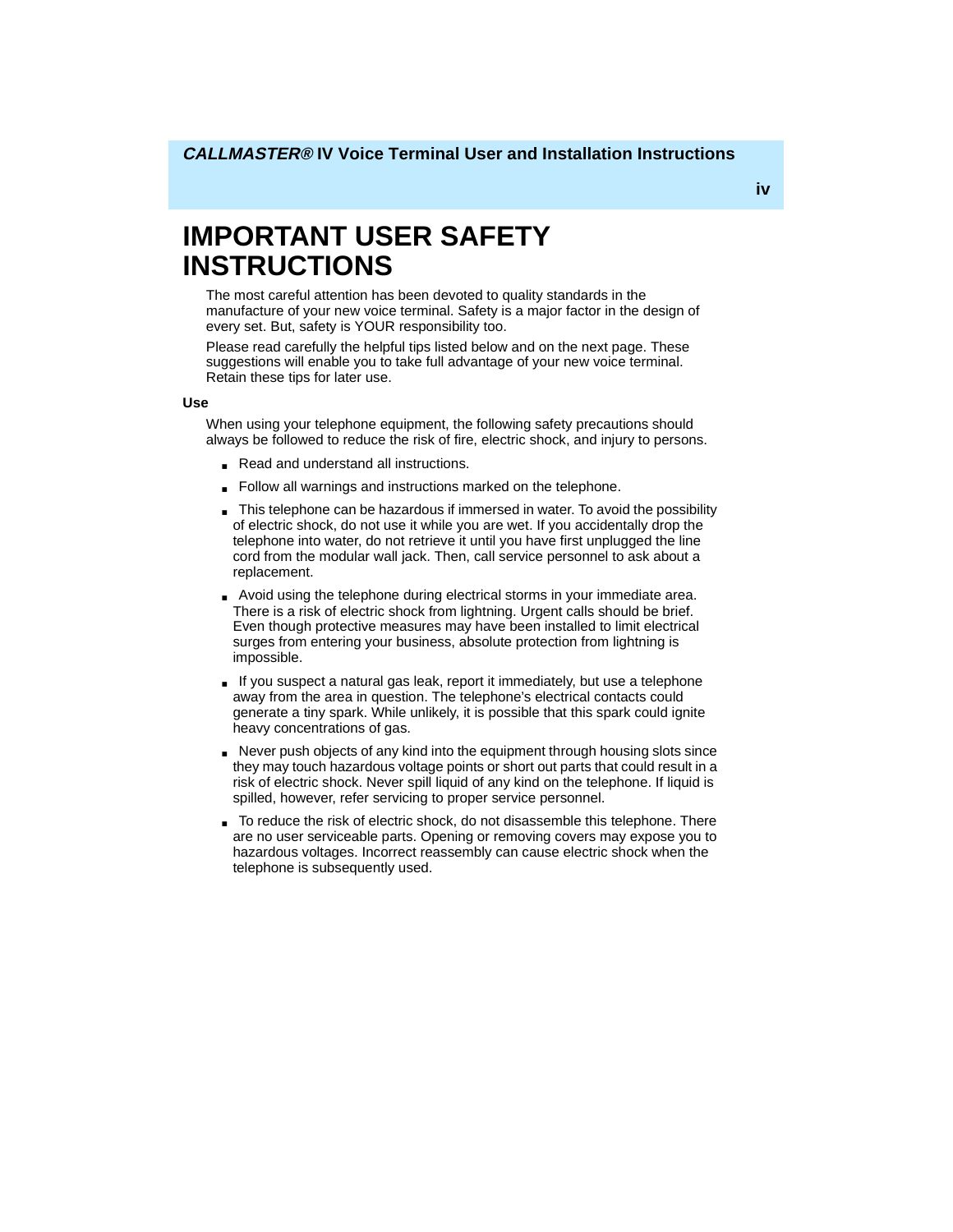#### **Service**

- Before cleaning, unplug the telephone from the modular wall jack. Do not use liquid cleaners or aerosol cleaners. Use a damp cloth for cleaning.
- Unplug the telephone from the modular wall jack. Be sure to refer servicing to qualified service personnel when these conditions exist:
	- If liquid has been spilled into the telephone
	- If the telephone has been exposed to rain or water
	- If the telephone has been dropped or the housing has been damaged
	- If you note a distinct change in the performance of the telephone

# **SAVE THESE INSTRUCTIONS**



When you see this warning symbol on the product, refer to this instructions booklet packed with the product for more information before proceeding.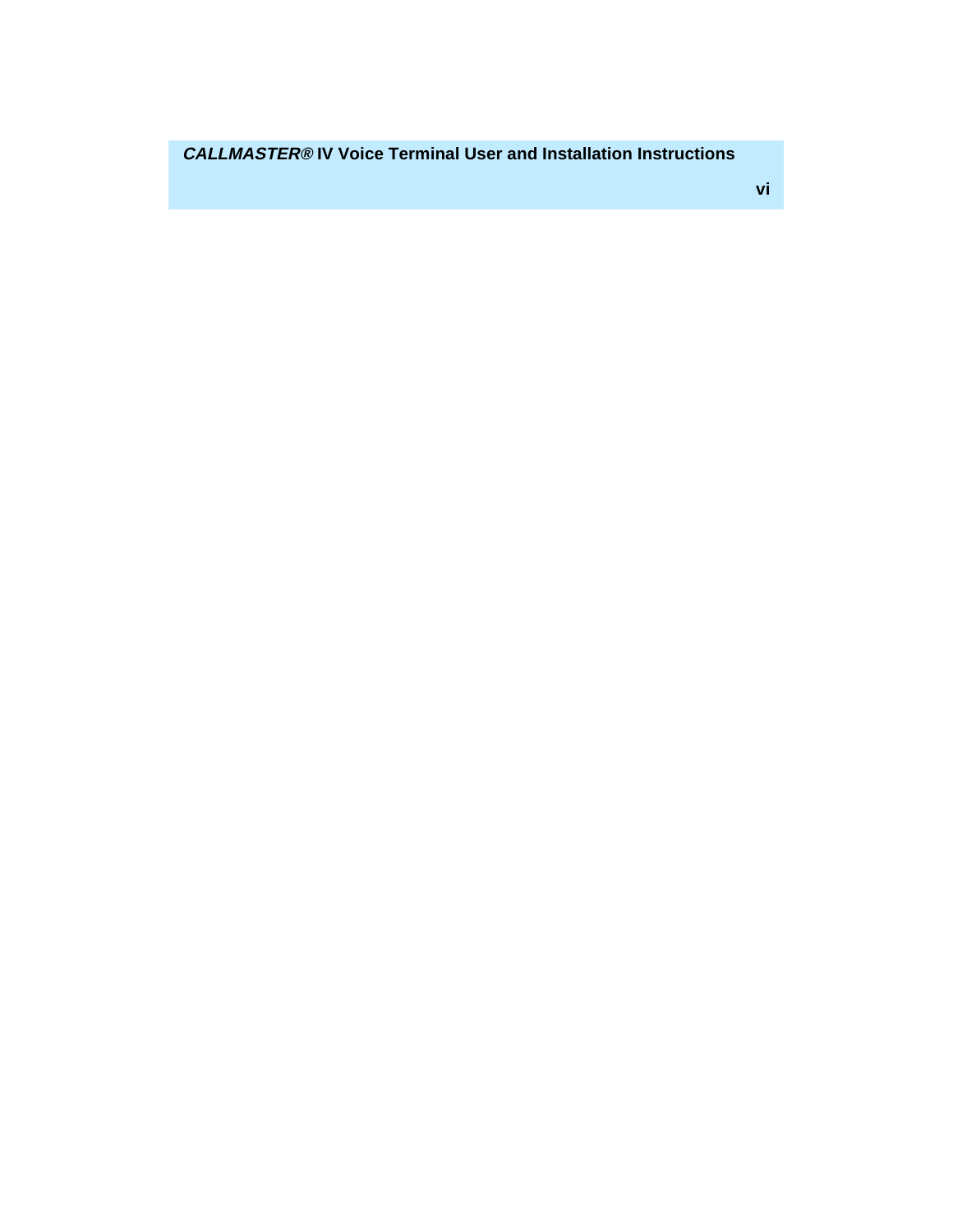# **ADDITIONAL INSTALLATION WARNING**

#### **FAILURE TO FOLLOW THESE INSTRUCTIONS CAN CAUSE DAMAGE TO THE TERMINAL OR CAUSE THE ASSOCIATED PBX CIRCUIT PACK TO REMOVE POWER TO THE TERMINAL. IN EITHER CASE THE TERMINAL WILL NOT FUNCTION CORRECTLY.**

The design of this product allows it to operate on either 2-wire or 4-wire DCP circuits. In order for the terminal to function properly in either 2-wire or 4-wire installations, there must be NO INTERCONNECTIONS between the wire pairs used for 2-wire and

4-wire operation. Bridging or paralleling of these pairs can result in damage to the terminal or can cause the PBX circuit pack to remove power to the terminal.

#### **REMOVE ALL CONNECTIONS BETWEEN PAIRS BEFORE CONNECTING THE TERMINAL.**

For 2-wire operation, if you need to plug the voice terminal into a 4-pin or 6-pin wall jack, instead of a standard 8-pin modular jack, refer to the "Modular Wall Jack Wiring" table on the next page to insure that the wires from the 4-pin or 6-pin wall jack are connected to the correct pins on the terminal 2-wire "LINE" jack.

4-WIRE installations MUST ONLY have PBX connections on pair 2 and pair 3 and, if necessary, auxiliary power must be connected to pair 4.

2-WIRE installations MUST ONLY have PBX connections on pair 1 and, if necessary, auxiliary power must be connected to pair 4.

#### **WHEN THIS PRODUCT IS LOCATED IN A SEPARATE BUILDING** from the

telephone communications system, a line current protector MUST be installed at the entry/exit points of ALL buildings through which the line passes. However, note that there is a difference between 4-wire and 2-wire installations.

The following are the ONLY acceptable devices for use in a 4-wire installation: (Note that two protectors are needed at each installation point.)

- Lucent Technologies 4-type protectors
- ITW LINX LP-type protectors

For 2-wire installations, the following is recommended: (Only one protector is needed at each installation point.)

- Lucent Technologies 4-type protectors
- ITW LINX LP-type protectors

However, if the above two protectors are not used, the following is acceptable in a 2-wire installation:

■ Lucent Technologies 3BIC (Carbon block) or Lucent 3BEW (gas tube) protectors

**NOTE:** The 3BIC and 3BEW protectors can be used ONLY for 2-wire installations. They CANNOT be used for 4-wire installations.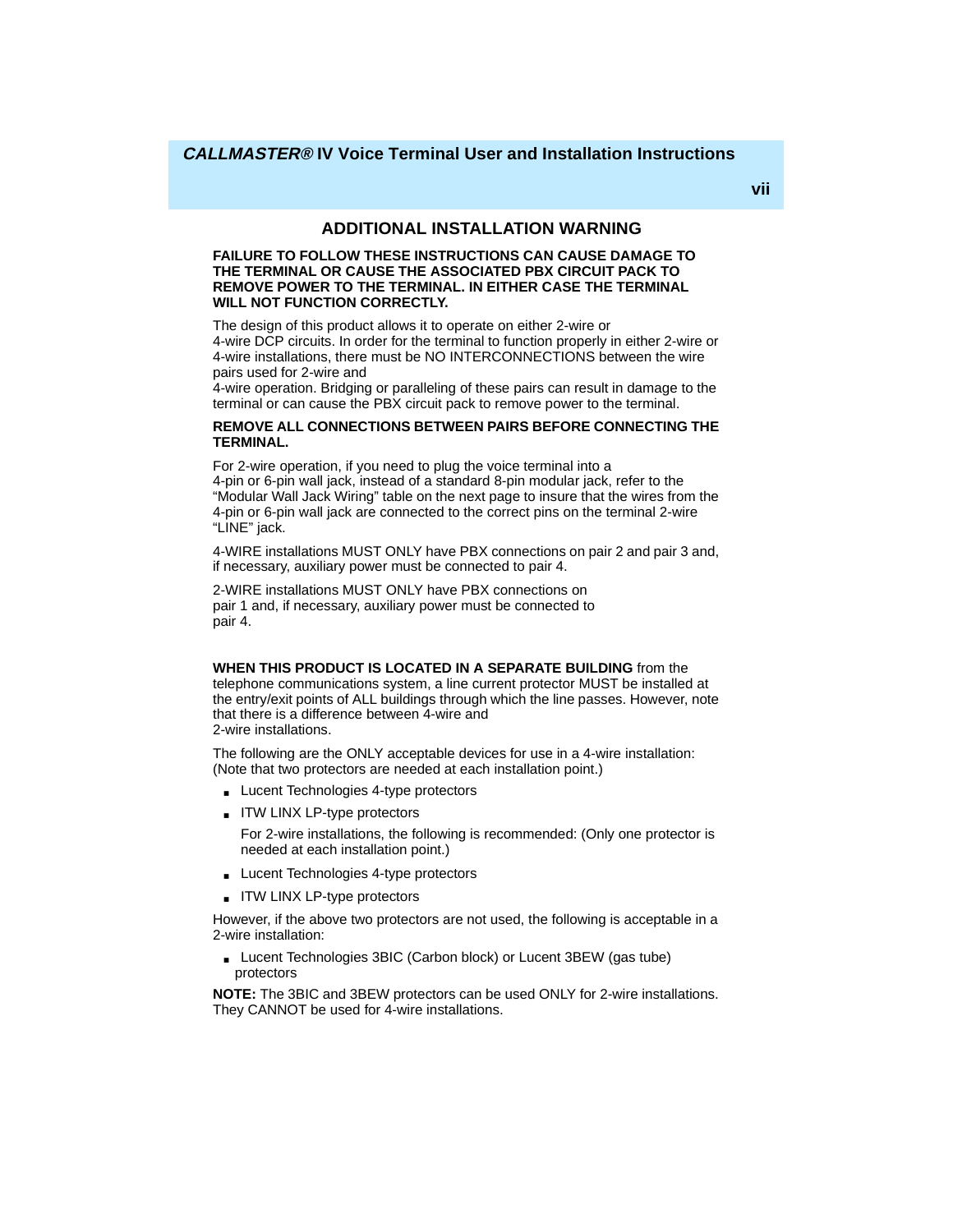**viii**

# **Wiring Information**



 **A Voice Terminal Line Jack**

| MODULAR WALL JACK WIRING |               |              |                                      |
|--------------------------|---------------|--------------|--------------------------------------|
| <b>PIN</b>               | <b>PAIR</b>   | <b>COLOR</b> | <b>DESCRIPTION</b>                   |
| 1                        | 2             | W-O          | 4-Wire Output<br>2-Wire (Rec Output) |
| $\mathcal{P}$            | $\mathcal{P}$ | $O-W$        | 4-Wire Output<br>2-Wire (Rec Output) |
| 3                        | 3             | $W-G$        | 4-Wire Input<br>2-Wire (Not Used)    |
| 4                        | 1             | W-BL         | 2-Wire (Tip)<br>4-Wire (Rec Output)  |
| 5                        | 1             | BL-W         | 2-Wire (Ring)<br>4-Wire (Rec Output) |
| 6                        | 3             | G-W          | 4-Wire Input<br>2-Wire (Not Used)    |
| $\overline{7}$           | 4             | W-BR         | Adjunct Power -48 vdc                |
| 8                        | 4             | BR-W         | <b>Adjunct Power Common</b>          |

For more information about wiring, see the section on "DCP Line Interface" in the next portion of this booklet.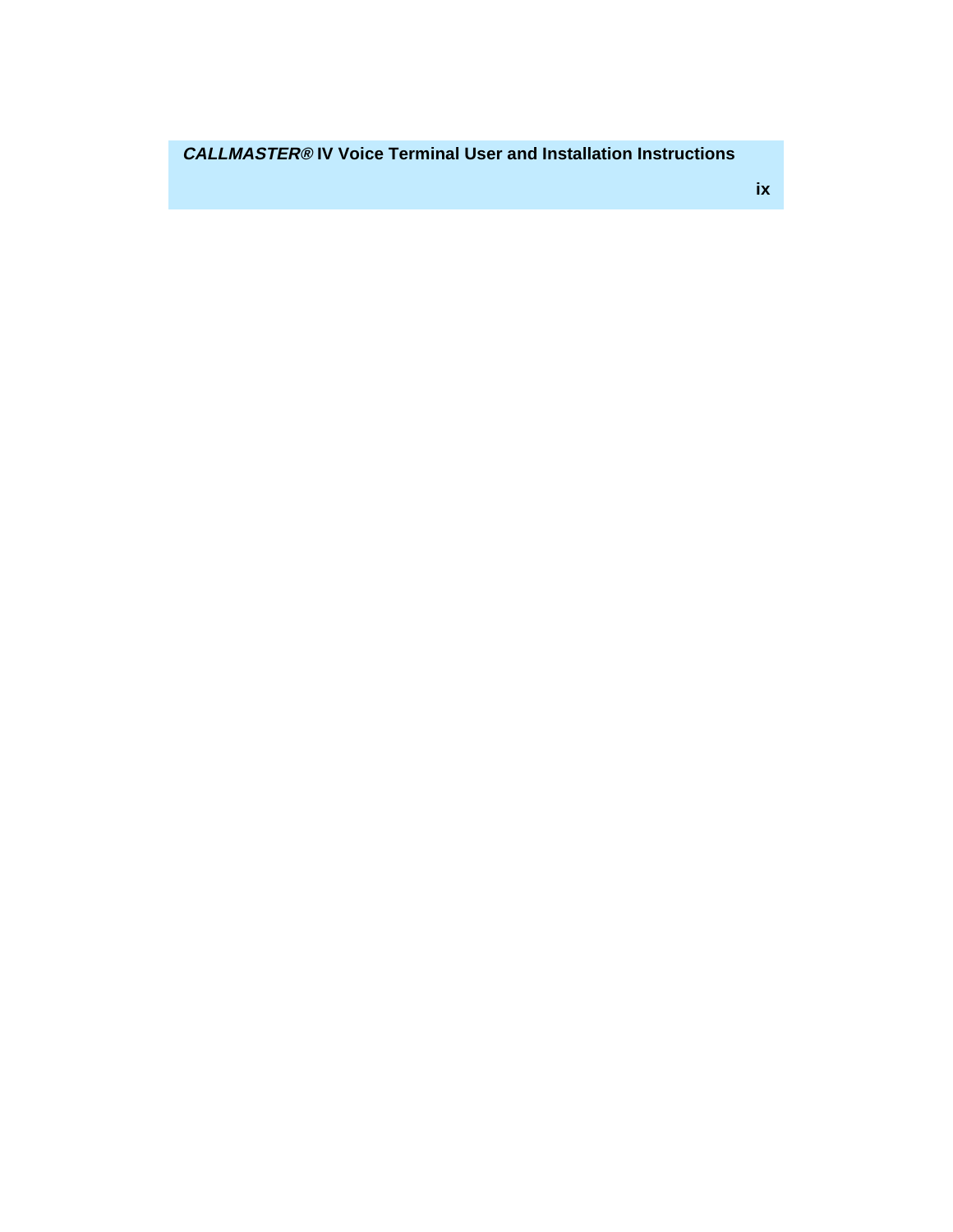# **Contents**

| Your CALLMASTER IV Voice Terminal1             |
|------------------------------------------------|
|                                                |
|                                                |
|                                                |
|                                                |
|                                                |
|                                                |
|                                                |
|                                                |
|                                                |
|                                                |
|                                                |
|                                                |
|                                                |
| Labeling and Installing the Button-Designation |
| Basic Voice Terminal Operations 18             |
|                                                |
| Raising or Lowering Receive Volume19           |
|                                                |
|                                                |
|                                                |
|                                                |
|                                                |
|                                                |
|                                                |
|                                                |
|                                                |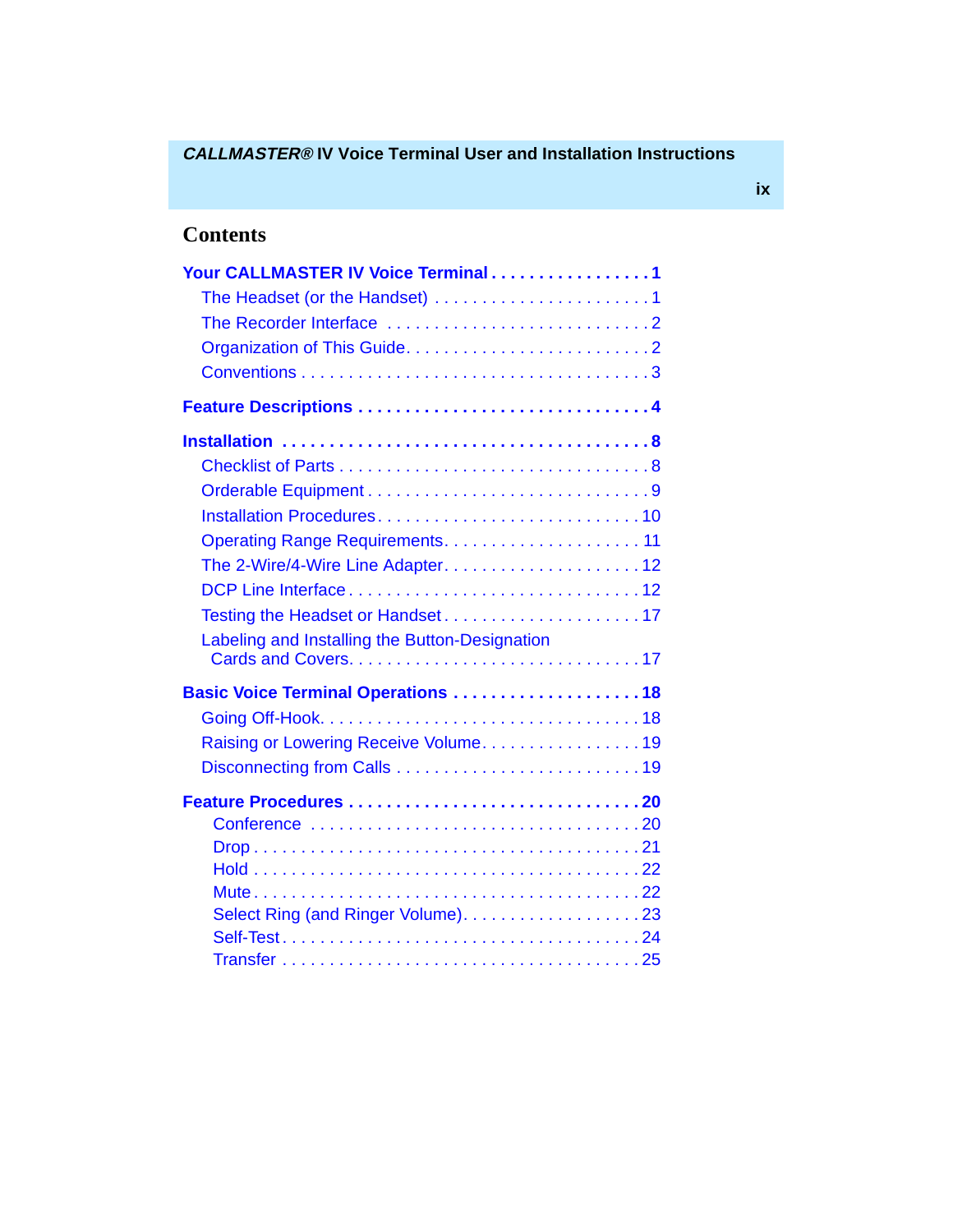| Physical Dimensions and Weight 26 |  |
|-----------------------------------|--|
|                                   |  |
|                                   |  |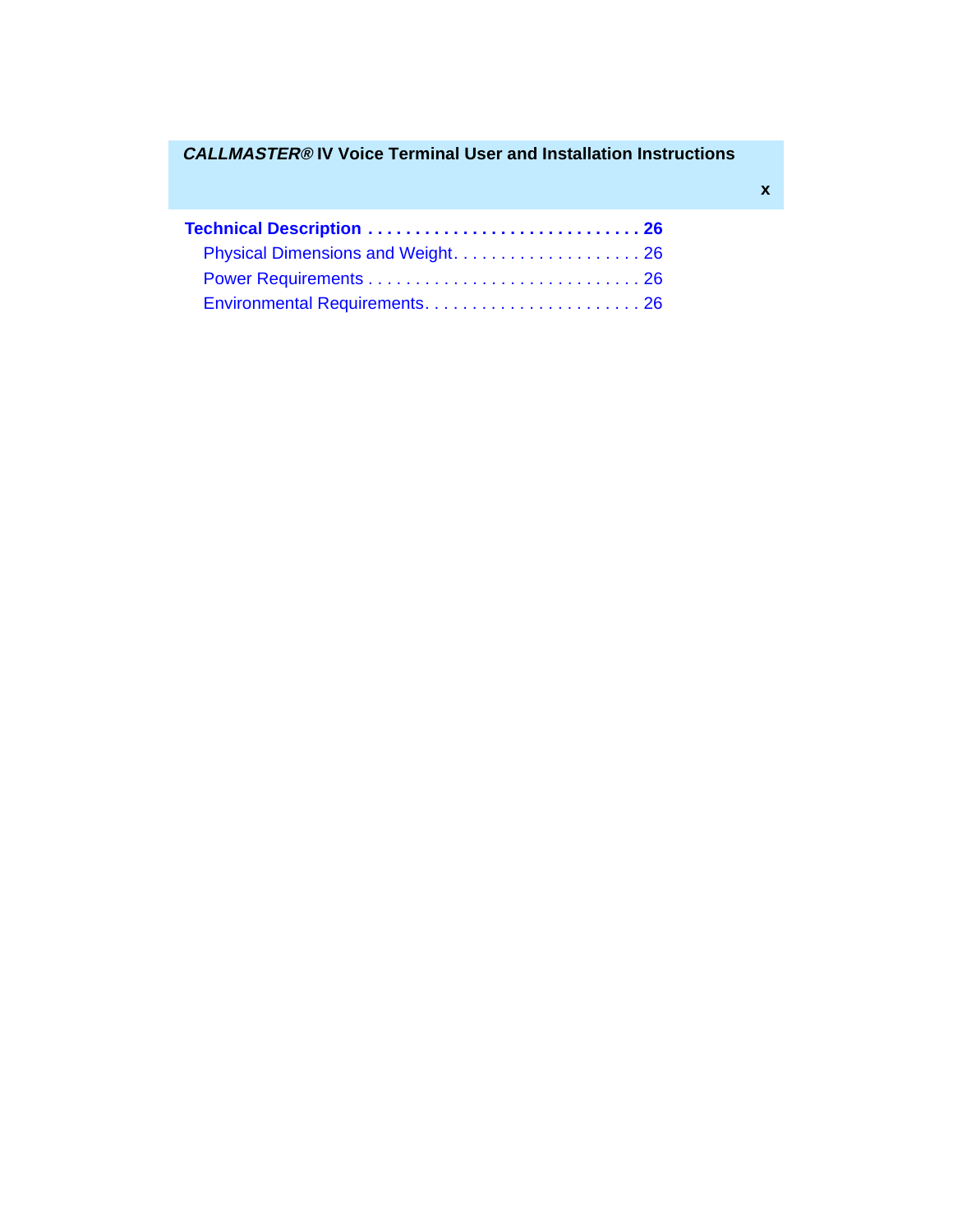# <span id="page-11-0"></span>**Your CALLMASTER IV Voice Terminal**

The CALLMASTER<sup>®</sup> IV voice terminal referred to in this manual has been specially designed for use with the Automatic Call Distribution (ACD) system and the many features of the DEFINITY® Enterprise Communications Server (ECS) and the DEFINITY® Communications System Generic 1, Generic 2, and Generic 3.

This voice terminal has six buttons that can be used for either call appearances or features and 15 buttons that are administered exclusively for features. It also has a 2-line by 40-character liquid crystal display for showing call-related information, and designated buttons for both the ACD Log In and Release features.

In addition, the CALLMASTER IV has a built-in Recorder Interface which allows you to connect the voice terminal to a recording device so that you can record all voice interactions.

**NOTE:** The tape recorder used with the CALLMASTER IV voice terminal must be purchased by the user; it is *not* provided with the voice terminal.

For more information on using ACD features, see the DEFINITY Enterprise Communications Server (ECS) ACD Agent Instructions, 555-204-722; the DEFINITY Generic 2 and System 85 ACD Agent Instructions, 555-104-713; the DEFINITY Enterprise Communications Server (ECS) ACD Supervisor Instructions, 555-230-724; and the DEFINITY Generic 2 and System 85 ACD Supervisor Instructions, 555-104-714.

## **The Headset (or the Handset)**

Since the CALLMASTER IV voice terminal is most often used with a headset, each set has two headset jacks, one on each side of the housing, so that one or two headsets can easily be connected. The voice terminal is immediately off-hook when the headset is plugged into the voice terminal.

With the use of an optional handset D-Kit, a K2G2 handset can be added to the voice terminal. (See "Orderable Equipment" in the Installation section of these instructions for Comcodes of the handset D-Kits and individual parts.) This kit includes a handset and handset cord, a PJ327 adapter so that the handset cord can be connected to one of the headset jacks, and a cradle in which the handset can be kept when it is not in use. (This cradle *cannot* be used as a switchhook.)

#### **NOTE: Equipment used with previous versions of the CALLMASTER voice terminal may not be compatible with the CALLMASTER IV.**

**NOTE:** If you have both a handset and a headset plugged into a CALLMASTER IV voice terminal, you may want to unplug the handset when you are not using it, since it can pick up nearby noises (such as papers being shuffled) which may be heard over the headset.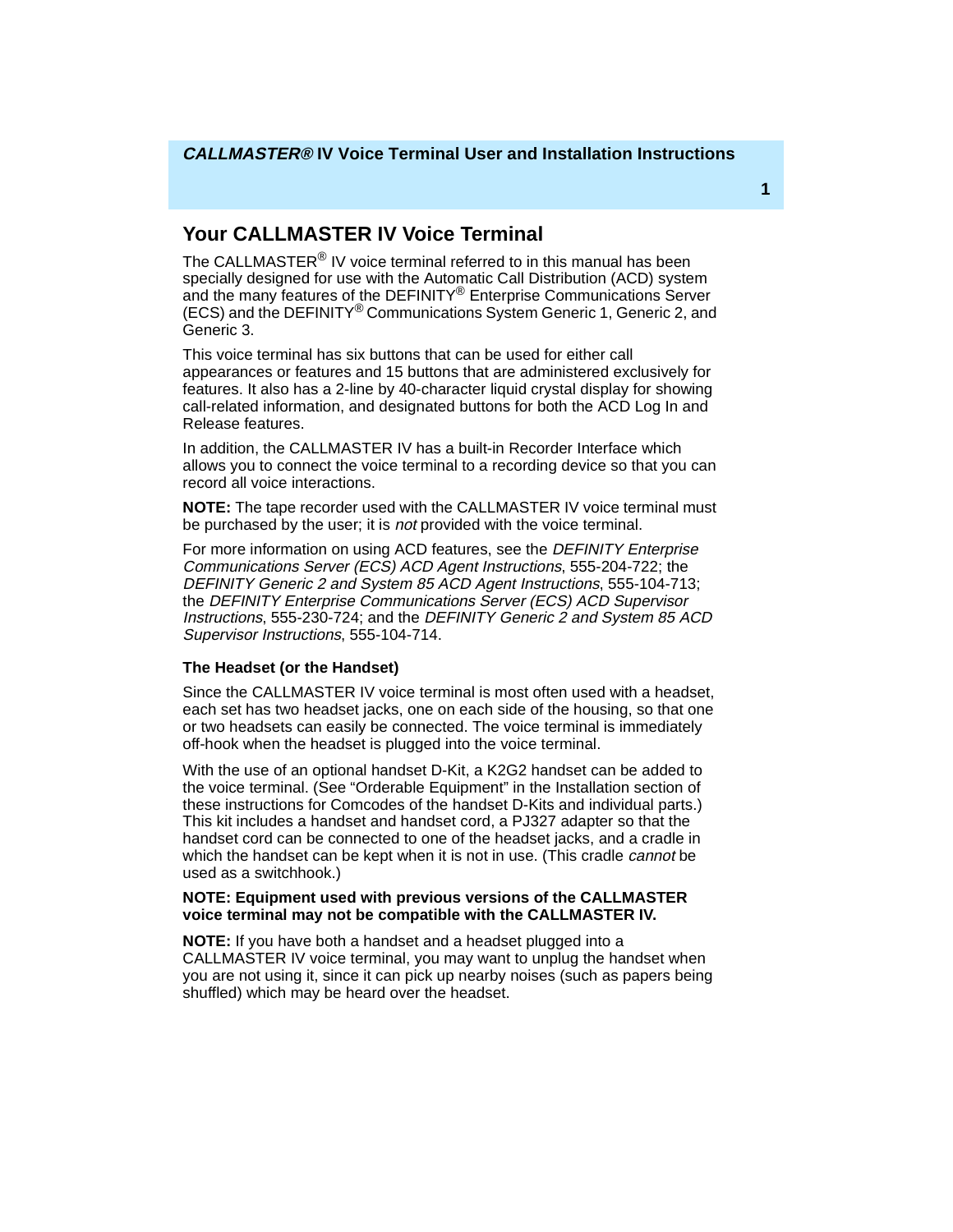#### <span id="page-12-0"></span>**The Recorder Interface**

The CALLMASTER IV's Recorder Interface is designed for recording calls on a standard tape recorder. (A recorder with AGC [Automatic Gain Control] is recommended.) With this interface, a warning tone, a soft beep repeated every 15 seconds, notifies the agent and the calling party that the call is being recorded. Be aware that this tone may be a legal requirement.

**IMPORTANT:** The use of service observing features and call recording features may be subject to federal, state, and local laws, rules, or regulations and may be prohibited pursuant to the laws, rules, or regulations or require the consent of one or both of the parties to the conversation. Customers should familiarize themselves with and comply with all applicable laws, rules, and regulations before using these features.

### **Organization of This Guide**

This user guide is divided into four main sections:

**Feature Descriptions** — Use the drawing to locate the features on your CALLMASTER IV voice terminal; use the feature descriptions and explanations to help you remember how these features are used.

**Installation** — Use the procedures listed in this section to install your CALLMASTER IV voice terminal.

**Basic Voice Terminal Operations** — Use the procedures here to go off-hook, raise or lower the receive volume, and disconnect from calls.

**Feature Procedures** — Follow the procedures listed here to use the fixed features on your voice terminal, those features you can use immediately.

**Technical Description** — This short section contains the dimensions, power requirements, and environmental requirements for the CALLMASTER IV voice terminal.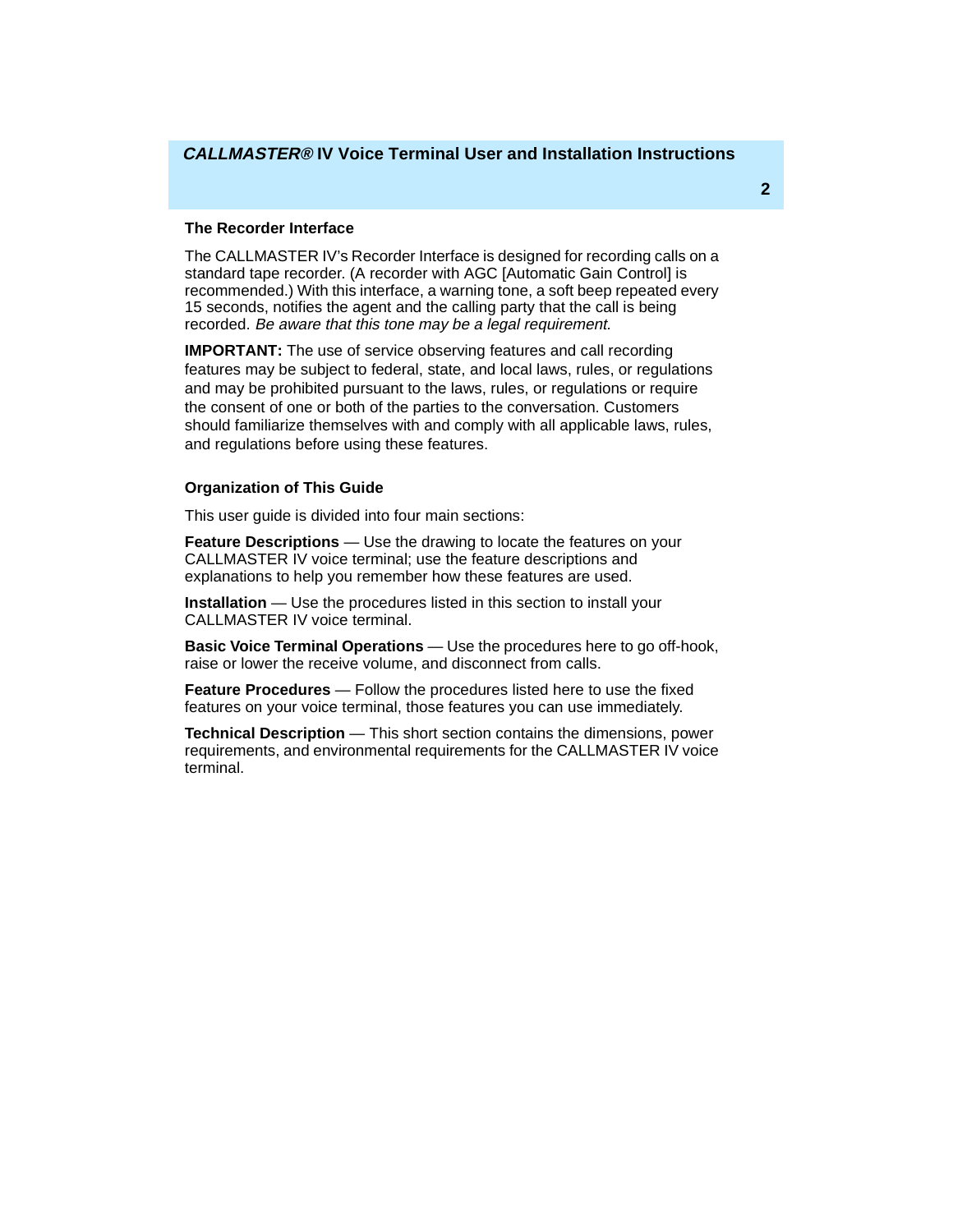## <span id="page-13-0"></span>**Conventions**

The following conventions are used in the procedures:

| Feature           | Each of these boxes represents a button<br>to which a feature has been assigned. The<br>button is labeled with a feature name. |
|-------------------|--------------------------------------------------------------------------------------------------------------------------------|
| Headset L >>>>> H | Each of these long rectangular boxes<br>represents a feature message shown on<br>the 2-line by 40-character display screen.    |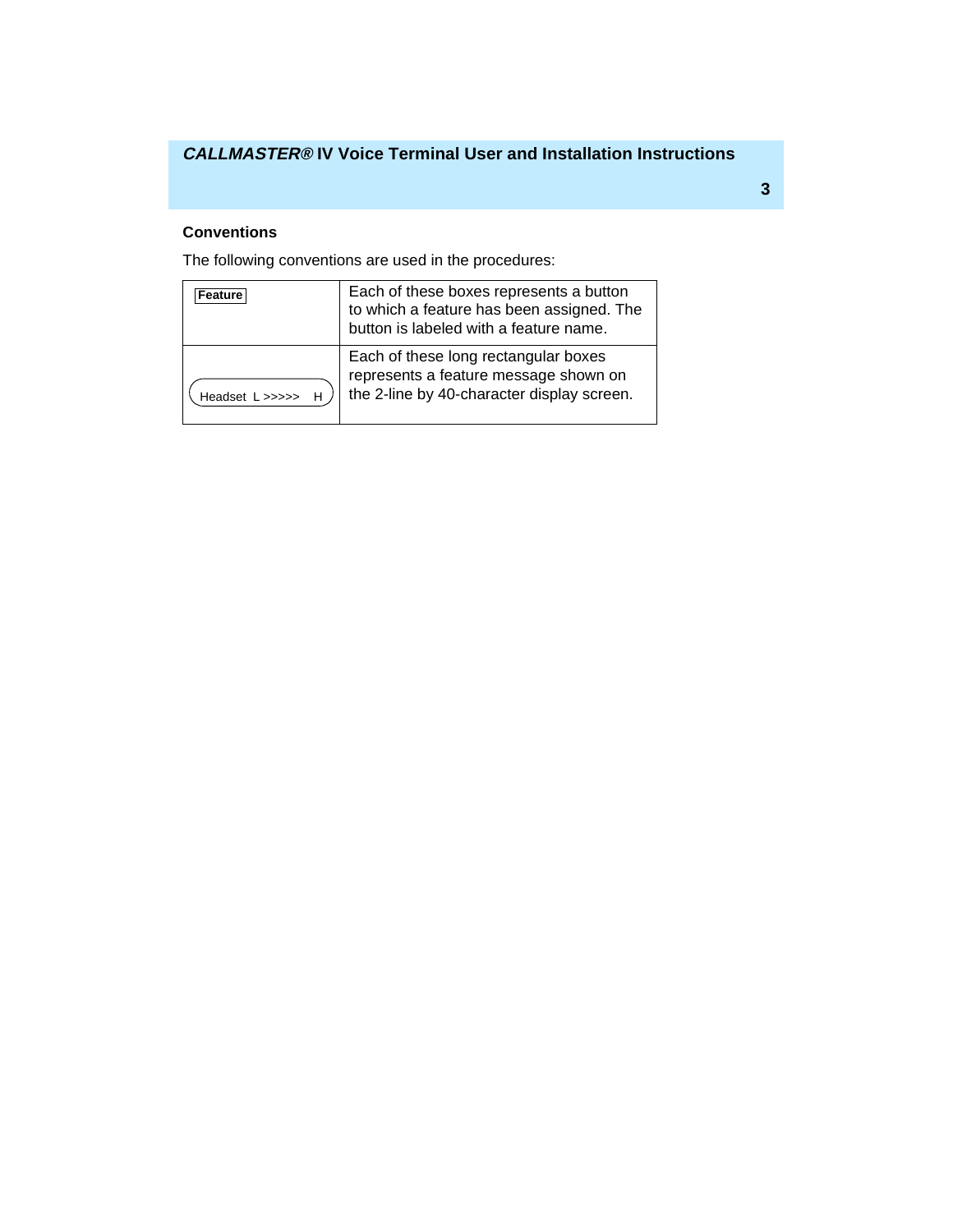# <span id="page-14-0"></span>**Feature Descriptions**

.

Familiarize yourself with your CALLMASTER IV voice terminal and its many features by reviewing Figure 1 below and the feature explanations on the following pages



**FIGURE 1 The CALLMASTER IV Voice Terminal**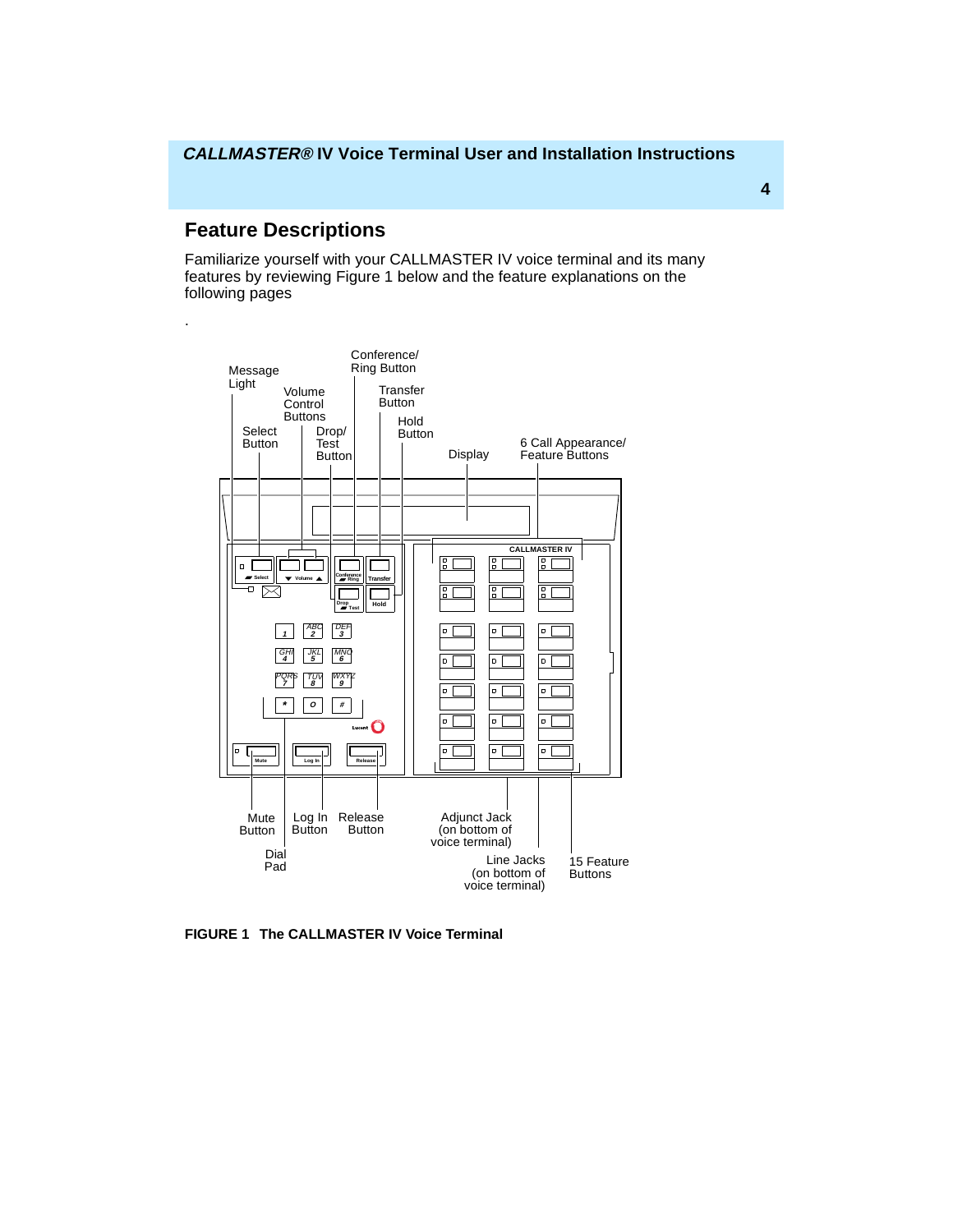Starting at the top left of Figure 1 and continuing clockwise:

**Message Light** — A red light which goes on steadily when a message has been left for you.

**Select Button** — Can be used in two different ways:

- **•** Used with  $\frac{D_{Test}}{D_{test}}$  to initiate a self-test of your voice terminal;
- **•** Used with  $\frac{\text{Conference}}{\text{Ring}}$  to select your own personalized ring from among eight available patterns.

**Volume Control Buttons** — For adjusting the volume of the headset (or handset). These buttons adjust the volume of the tone ringer if the headset (or handset) is unplugged or the CALLMASTER IV is ringing.

**Drop/Test Button** — For disconnecting from a call or dropping the last party added to a conference call. When used with Lselect, you can perform a selftest of your voice terminal lights and tone ringer.

**Conference/Ring Button** — For setting up conference calls. With a DEFINITY ECS or a DEFINITY Generic 1 or Generic 3, the conference can include up to six parties. DEFINITY Generic 2 users can conference up to three parties. (To add more parties, DEFINITY Generic 2 users should see their system manager.) When used with L**Select**, you can select a personalized ringing pattern for your voice terminal.

**Transfer Button** — For transferring a call to another voice terminal.

**Hold Button** — A red button for putting calls on hold.

**Display** — A built-in LCD 2-line by 40-character display.

**6 Call Appearance/Feature Buttons** — These six buttons are devoted to handling incoming and outgoing calls (call appearances) and are labeled with an extension number. Each button has a red appearance light beside it to tell you that this is the line you are using or that this is the line you will get when you answer a call. The green status light next to each call appearance and feature button tells you the line or feature is being used.

**15 Feature Buttons** —Each of these 15 buttons accesses a feature and is labeled with a feature name. Each button has a green light beside it. When the green light goes on, the feature is active.

**Line Jacks (on bottom of voice terminal)** — The two Line jacks are used for connecting a line cord to your voice terminal.These jacks are labeled "4 WIRE LINE 2 WIRE."

**Adjunct Jack (on bottom of voice terminal)** — This jack is used to connect compatible adjunct equipment, such as an S101A, S201A, or SoundPoint™ Office Speakerphone, a 507A Adapter, or a 500A1 Headset Adapter, to your voice terminal. The jack is labeled  $\oplus$ .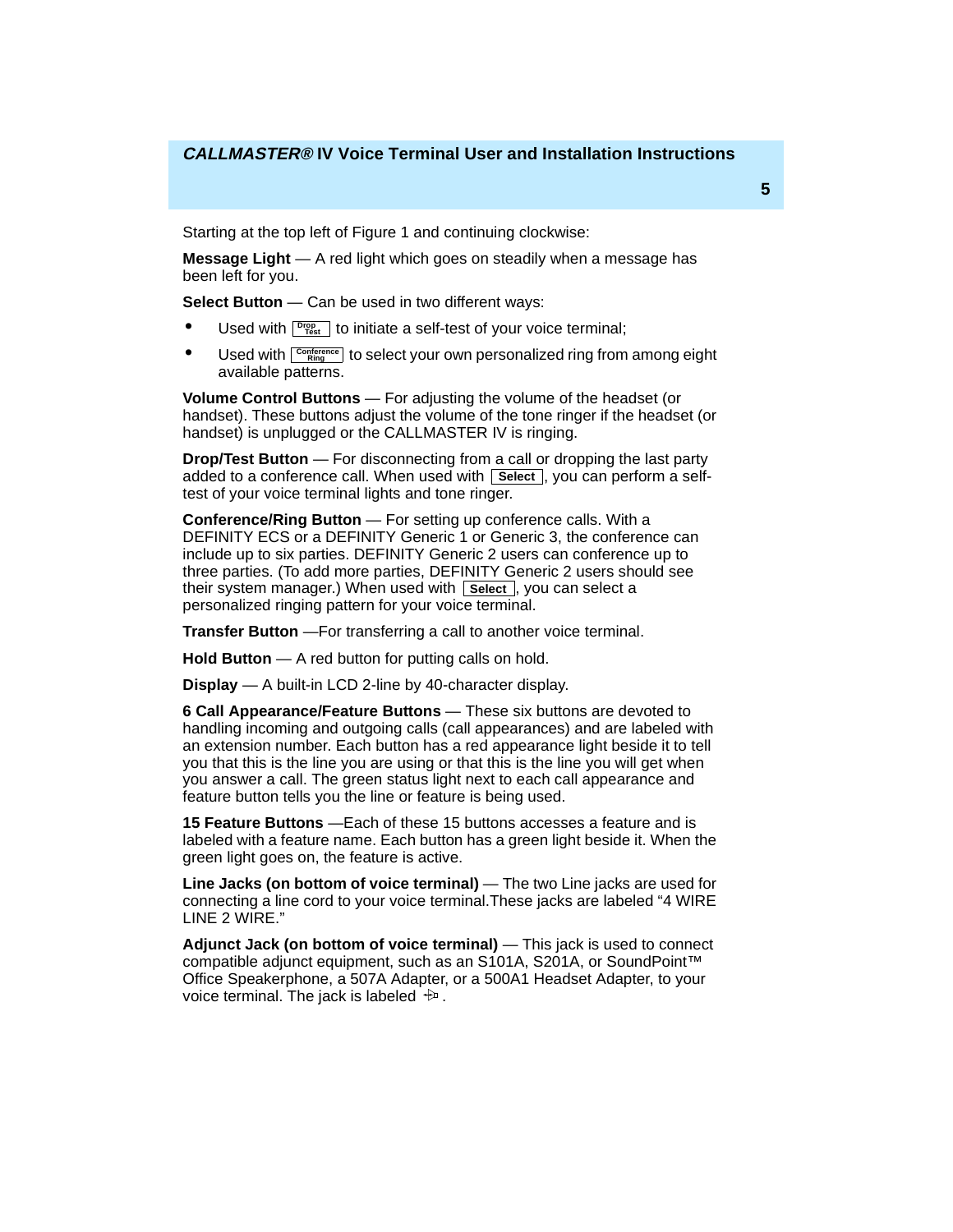**Release Button** —Used in ACD operation to end a call. However, pressing Release is equivalent to hanging up; you will not receive dial tone.

**Log in Button** — Use this button to automatically log in to the ACD system when you want to begin answering ACD calls.

**Dial Pad** — The standard 12-button pad for dialing phone numbers and accessing features. The letters, "Q" and "Z," have been added to the appropriate dial pad keys for directory access, and the "5" button on your dial pad has raised bars for visually-impaired users.

**Mute Button** — For turning off the voice transmitter in the headset or handset so the other person cannot hear you.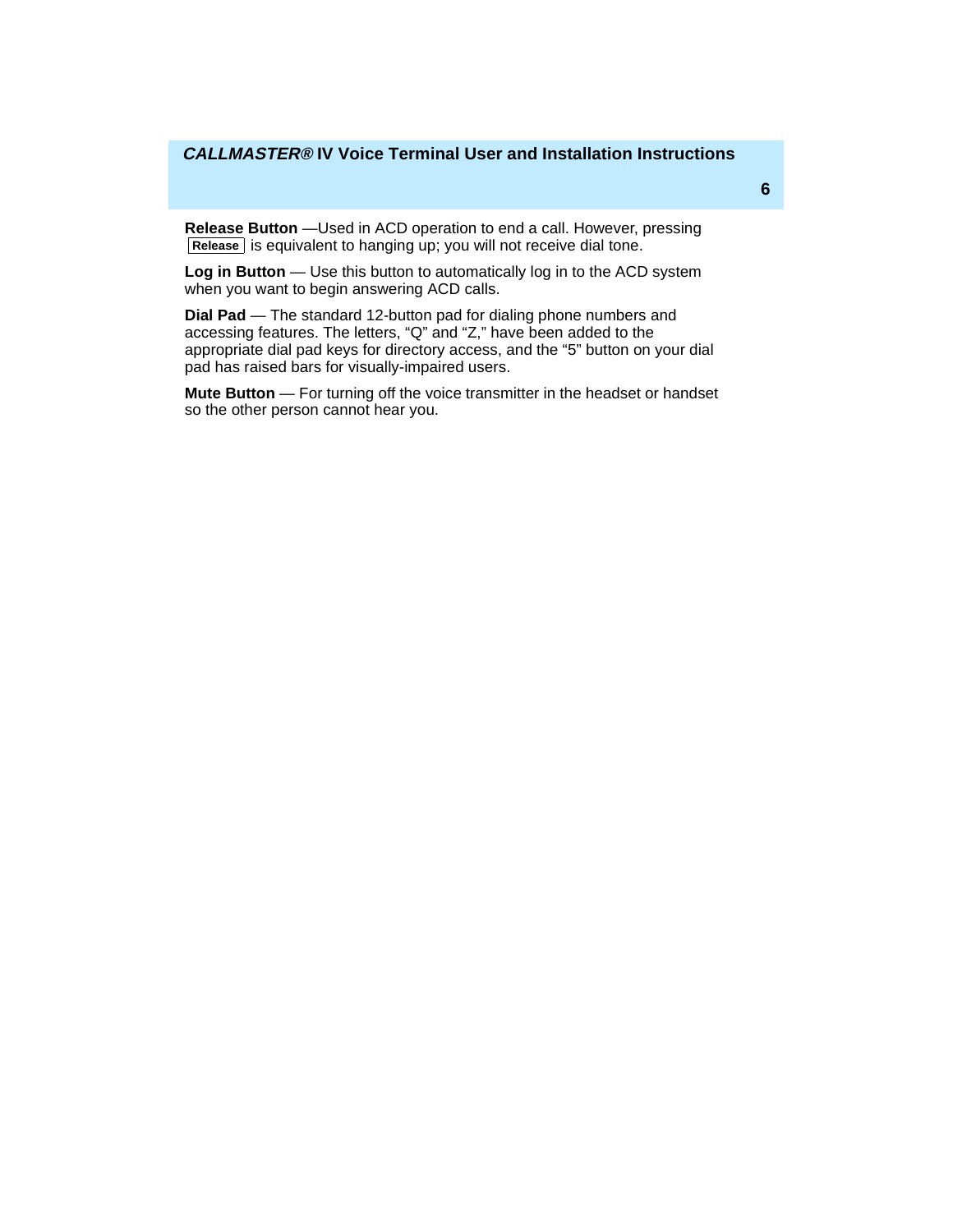**7**



**FIGURE 2 The Headset/Handset Jacks on the Side of the CALLMASTER IV**

On both sides of the CALLMASTER IV voice terminal, there is a set of headset/handset jacks, as shown in Figure 2 above. Use these jacks for connecting a headset and/or a handset to your CALLMASTER set.

**NOTE:** Two headsets plugged into the sides of the CALLMASTER can be used simultaneously.

If any adjunct is active, the left and right headset jacks on the voice terminal are deactivated.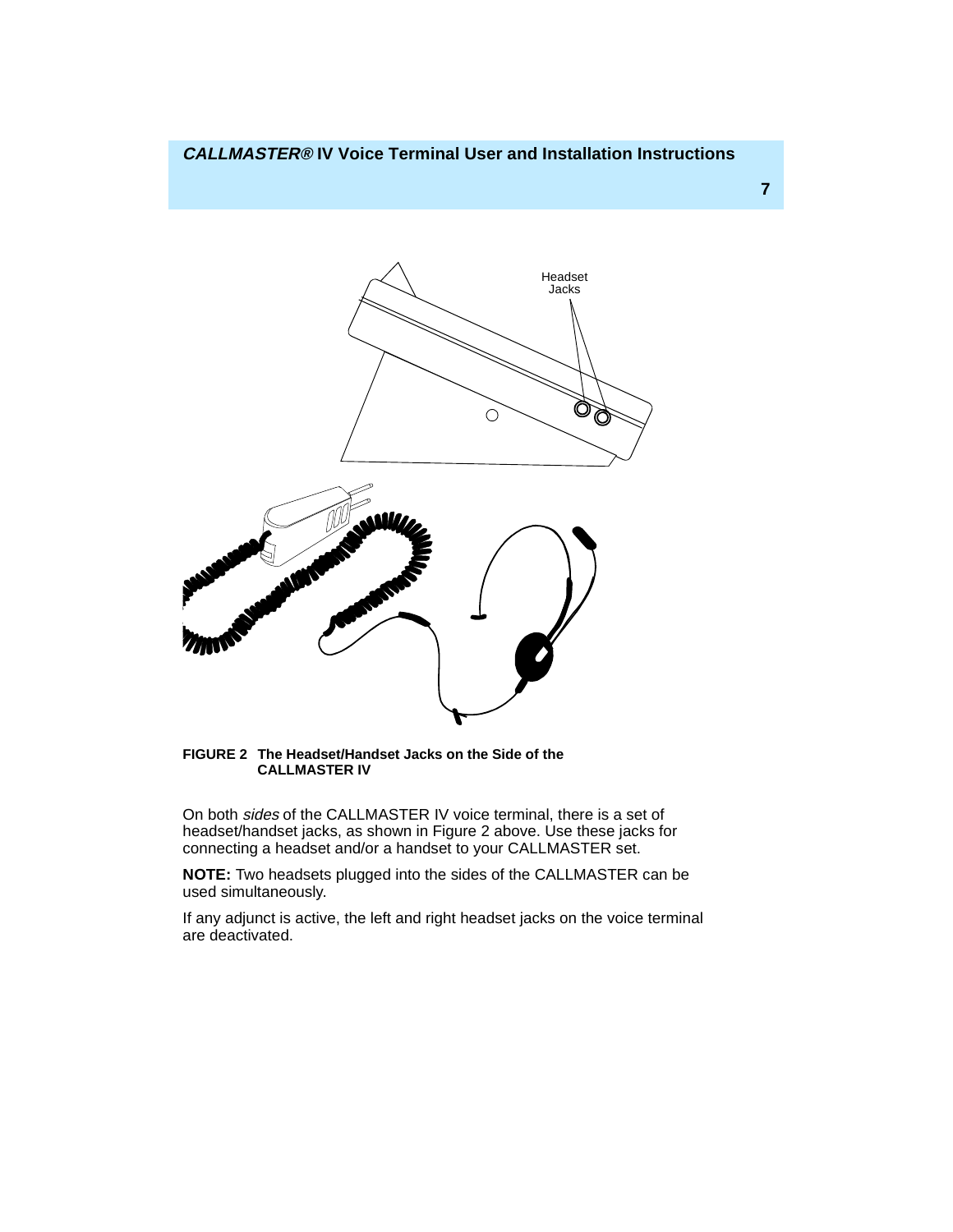# <span id="page-18-0"></span>**Installation**

**NOTE:** The CALLMASTER IV voice terminal can only be desk-mounted; it *cannot* be wall-mounted.

**IMPORTANT:** DEFINITY ECS CALLMASTER II, CALLMASTER III, and CALLMASTER IV Voice Terminals Instructions for Programming the Options, 555-015-172, is a brief set of instructions which includes procedures for setting the display for 1 or 2 lines and for controlling the Mute button. Within this booklet, there are also procedures for enabling or disabling the Recorder Interface and the Recording Warning Tones and for setting the headset and handset volume. It is important that ONLY a service technician or the system manager program these options.This document is orderable from the Publications Center listed at the front of this book.

## **Checklist of Parts**

The CALLMASTER IV voice terminal package includes the following items:

- A CALLMASTER IV voice terminal with recorder interface
- Line cord (7-foot**/**2.1336 meters, 8-wire D8W87 modular cord)
- Button designation cards and plastic covers
- This manual that you are presently reading

**NOTE:** Included in the box with international CALLMASTER voice terminals is a manual which has pertinent procedural information written in 7 different languages. This manual is titled The DEFINITY ECS CALLMASTER II, CALLMASTER III, and CALLMASTER IV International Voice Terminals Quick Reference. Its Document Ordering number is 555-015-717.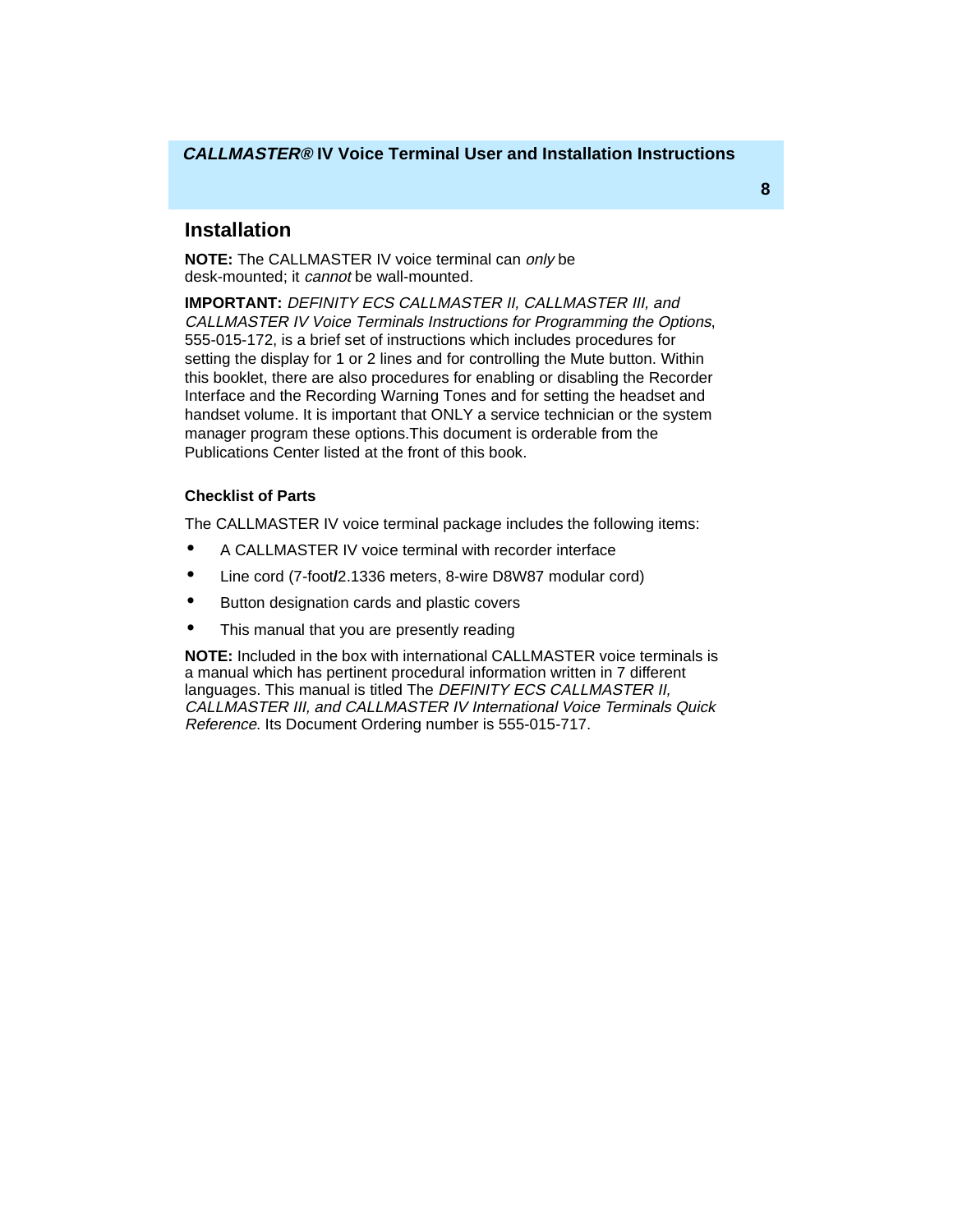## <span id="page-19-0"></span>**Orderable Equipment**

The following equipment can be ordered by using the appropriate Comcode or Price Element Code (PEC):

| <b>Orderable Equipment</b>                                                                                                                        |                                                                            |                                           |  |  |
|---------------------------------------------------------------------------------------------------------------------------------------------------|----------------------------------------------------------------------------|-------------------------------------------|--|--|
| ITEM                                                                                                                                              | <b>COMCODE</b>                                                             | <b>PEC</b>                                |  |  |
| <b>CALLMASTER IV Voice Terminal (with Recorder</b><br>Interface)                                                                                  | Black=108010554<br>Misty Cream=<br>108010570<br>White=108010562            | 3179-10B<br>3179-10M<br>3179-10W          |  |  |
| Line Cord (7-foot/2.1336 meters, 8-wire D8W87<br>modular cord)<br>Line Cord (14-foot/4.2672 meters D8W modular<br>cord)                           | 103786786<br>103786802                                                     | 31793-03                                  |  |  |
| Plug Prong base unit                                                                                                                              |                                                                            | 3122-010-(A)                              |  |  |
| Handset D-Kit #182083 (black)<br>Handset cradle*<br>Thumbscrew*<br>Handset K2G2*<br>Handset cord H4DU*<br>PJ327 Adapter*                          | 105514798<br>847731114<br>845952928<br>407228600<br>407632819<br>406978395 | 31793-22                                  |  |  |
| Handset D-Kit #182084 (misty cream)<br>Handset cradle*<br>Thumbscrew*<br>Handset K2G2*<br>Handset cord H4DU*<br>PJ327 Adapter*                    | 105514806<br>847960226<br>845952936<br>407228675<br>407632827<br>405730946 | 31793-03                                  |  |  |
| Handset D-Kit #182835 (white)<br>Handset cradle*<br>Thumbscrew*<br>Handset K2G2*<br>Handset cord H4DU*<br>PJ327 Adapter*                          | 107318438<br>847731106<br>847278611<br>407228667<br>407632835<br>407128354 | 31793-04                                  |  |  |
| Designation cards (set of 25) - U.S. English/<br><b>Lucent Technologies</b><br>Designation cards (set of 25) - U.S. English/<br>Southwestern Bell | 847933850<br>848055737                                                     | 31795-CTR15<br>31795-SWL01                |  |  |
| Designation cards (set of 25) - Italian<br>Designation cards (set of 25) - Japanese<br>Designation cards (set of 25) - Canadian<br>French         | 847945565<br>847933868<br>847933884                                        | 31795-CTR02<br>31795-CTR05<br>31795-CTR07 |  |  |
| Designation cards (set of 25) - Dutch<br>Designation cards (set of 25) - Castilian<br>Spanish/Latin American Spanish                              | 847933892<br>847933900                                                     | 31795-CTR11<br>31795-CTR16<br>or -CTR90   |  |  |

\* This piece of equipment comes with the Handset D-Kit, but it can also be ordered separately with the Comcode in the second column.

continued on next page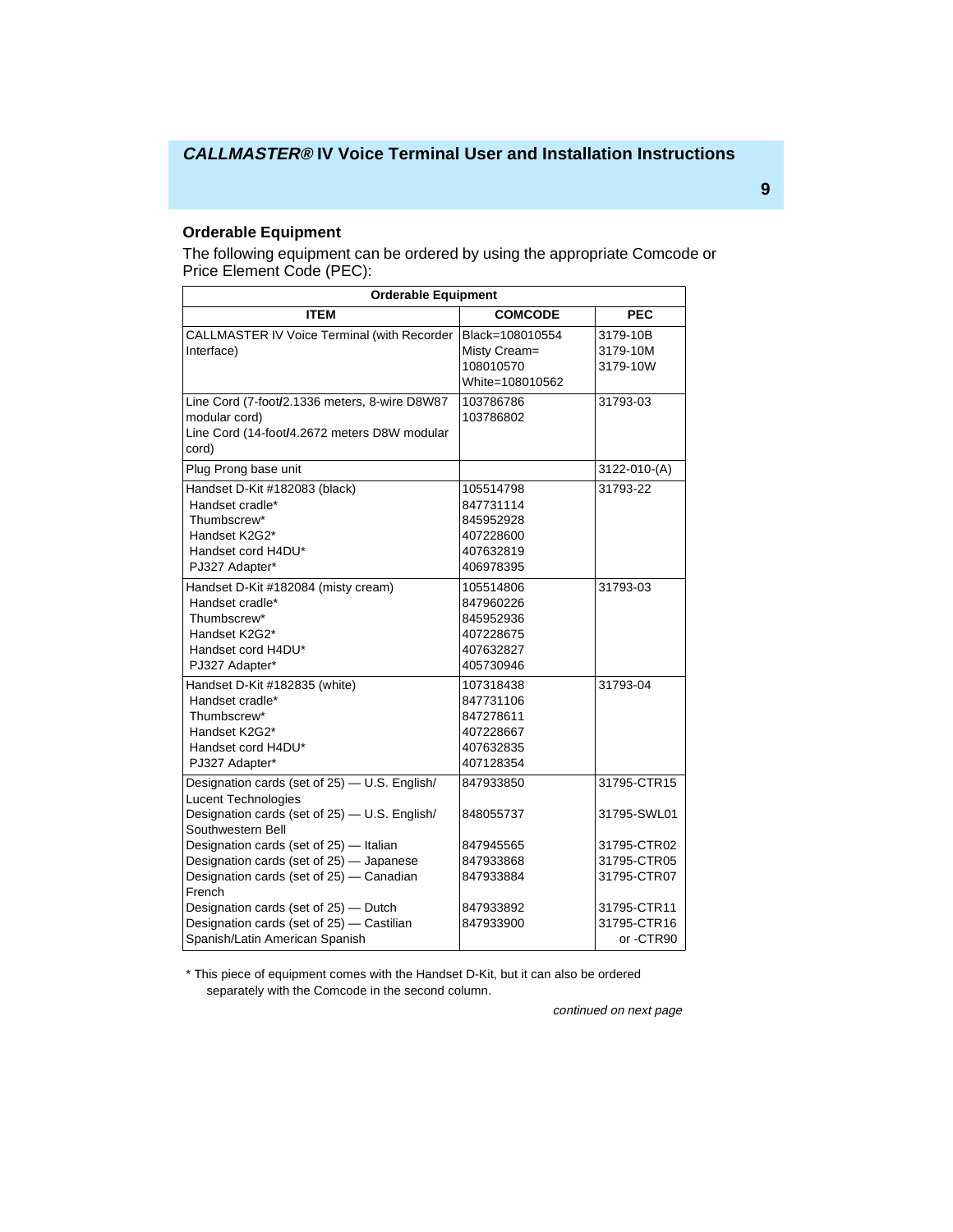<span id="page-20-0"></span>

| <b>Orderable Equipment (continued)</b>                                                                                                                                                   |                        |                                                       |  |
|------------------------------------------------------------------------------------------------------------------------------------------------------------------------------------------|------------------------|-------------------------------------------------------|--|
| <b>ITEM</b>                                                                                                                                                                              | <b>COMCODE</b>         | <b>PEC</b>                                            |  |
| Designation cards (set of 25) – German<br>Designation cards (set of 25) - Parisian French/ 847933934<br><b>Belgian French</b><br>Designation cards (set of 25) - Brazilian<br>Portuguese | 847933400<br>847933959 | 31795-CTR92<br>31795-CTR91<br>or-CTR39<br>31795-CTR43 |  |

#### **Installation Procedures**

Use the following procedures to install your CALLMASTER IV voice terminal.

See Figure 3 for the location of the jacks mentioned below.

- **1** Lay the voice terminal face down so the bottom slopes toward you.
- **2** Plug the line cord into the 4-wire LINE jack for 4-wire operation; for 2-wire operation, plug the line cord into the 2-wire LINE jack. Press firmly until you hear the line cord click.

**NOTE:** If you plug the line cord into the wrong LINE jack, be advised that the voice terminal will not work or it may be damaged.

- **3** Press the line cord into the line cord routing channel, placing the cord under the tab, and gently pull any slack from the cord to the rear of the voice terminal.
- **4** Turn the voice terminal rightside up so that the display is facing you.
- **5** Plug the line cord into the modular wall jack. (Since the line cord is 7-feet**/** 2.1336 meters long, your CALLMASTER voice terminal must be within this distance from the wall jack.)

**NOTE:** You may also use a 14-foot**/**4.2672 meters line cord. To order this cord, see "Orderable Equipment" earlier in these instructions.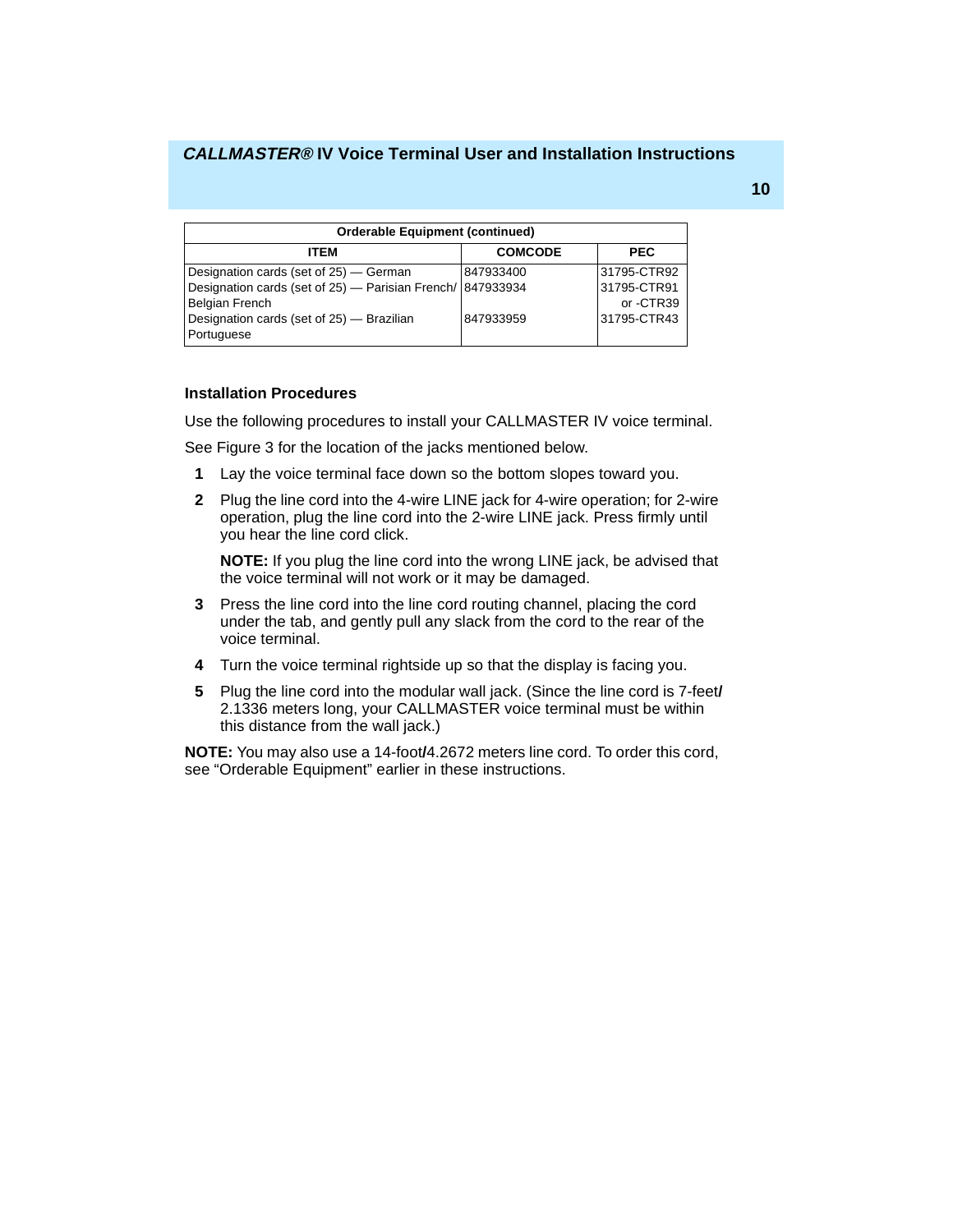<span id="page-21-0"></span>

**FIGURE 3 The LINE Jack, Adjunct Jack, and Routing Channels**

# **Operating Range Requirements**

- The total distance between the CALLMASTER IV voice terminal with recorder interface active and the recording device should not exceed 200 feet**/**60.96 meters.
- The distance between the CALLMASTER IV voice terminal and the PBX must NOT exceed the following:
	- **In 4-wire mode**, with 22-gauge or 24-gauge wire, the distance between the CALLMASTER IV and the PBX should not exceed 5,000 feet**/**1,524 meters; with 26-gauge wire, the distance should not exceed 4,000 feet**/**1,219.2 meters.
	- In 2-wire mode, with 22-gauge wire, the distance between the CALLMASTER IV and the PBX should not exceed 5,500 feet**/**1,676.4 meters; with 24-gauge wire, the distance should not exceed 3,500 feet**/**1,066.8 meters; with 26-gauge wire, the distance should not exceed 2,200 feet**/**670.56 meters.
- The record output impedance is approximately 600 ohms and the output channel is isolated from the voice terminal with an FCC Part 68-approved voice transformer.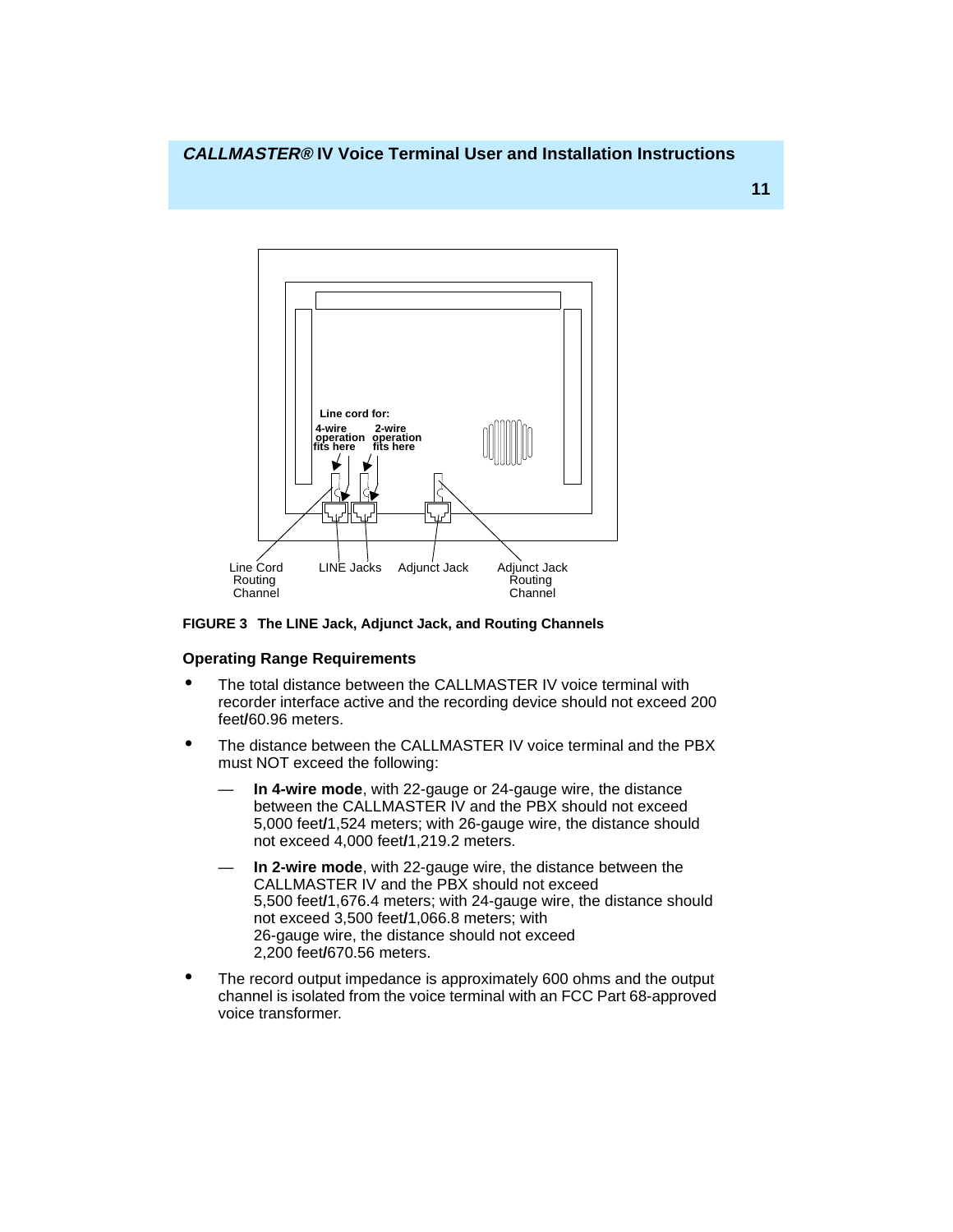#### <span id="page-22-0"></span>**The 2-Wire/4-Wire Line Adapter**

The 2-wire/4-wire line adapter (PEC: 32302; Comcode: 407124114 for a single adapter; PEC: 32303 for a package of 25 adapters) is available to accommodate situations in which customers need to upgrade from an analogtype RJ11C jack to an 8-wire RJ45X-type jack. This adapter eliminates the need to remove RJ11C jacks which are presently being used and install new RJ45X jacks in their place.

Please read the **CAUTION** statement directly below before beginning the installation. If all connections are correct, plug the adapter into the RJ11C jack to provide the proper wiring translation to the DCP terminals.

**NOTE:** This adapter works ONLY when using a DCP terminal on a 2-wire DCP digital line circuit card (for example, the TN2181 or TN2224). It will NOT work if you are connecting a DCP terminal to a 4-wire, 4-port, or 4-wire, 8-port DCP line circuit card (such as the TN754B, TN754, TN413, SN270B, or SN270).

**CAUTION: In a previous installation of the premises line jacks, customers may have wired the jack connections as bridged or in parallel. These jacks must be rewired, at customer expense, in order for DCP terminals to function properly in either** 

**2-wire or 4-wire installations. There must be NO INTERCONNECTIONS between the wire pairs used for 2-wire and 4-wire operations. Bridging or paralleling of these pairs can result in damage to the terminal or can cause the PBX line circuit card to remove power to the terminal. All interconnections between these pairs MUST BE REMOVED BEFORE the DCP terminals are connected to the jack.**

#### **DCP Line Interface**

.

The DCP line interface is a standard D8W 8-wire modular cord. The 8 line-jack pins are numbered in increasing order from left to right when facing the jack with the tab slot down. The table on the next page shows pin assignments for the line cord and jack block interface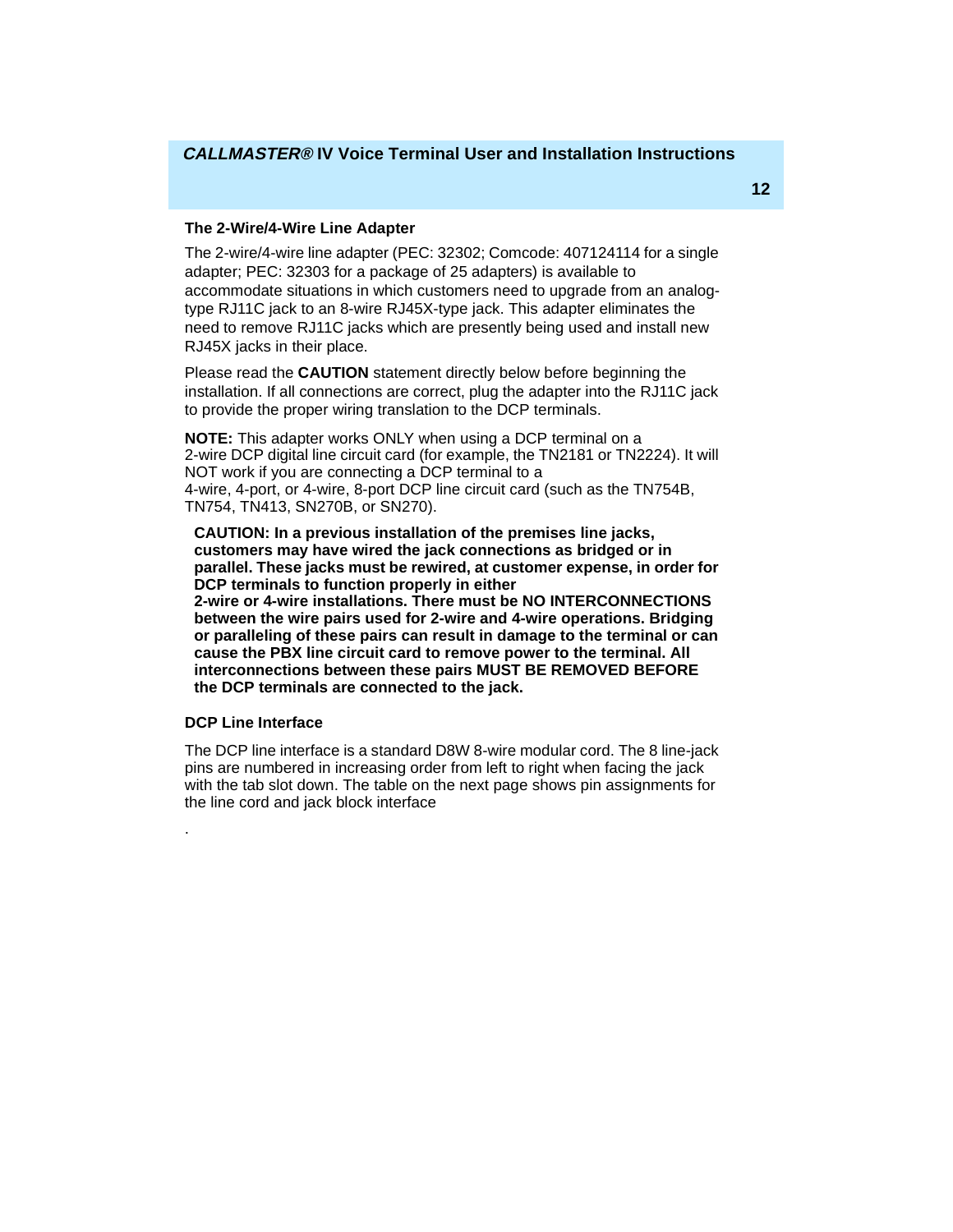| The DCP Line Interface                     |                                      |                           |                 |                                                                     |
|--------------------------------------------|--------------------------------------|---------------------------|-----------------|---------------------------------------------------------------------|
| <b>CONNECTOR BLOCK</b>                     |                                      | <b>DCP JACK INTERFACE</b> |                 |                                                                     |
| Conn.<br><b>Block Pin</b><br><b>Number</b> | <b>D</b> Inside<br><b>Wire Color</b> | Pin                       | <b>Name</b>     | <b>Signal Description</b>                                           |
| 3                                          | W-O                                  | 1                         | OD <sub>1</sub> | Balance output from<br>telephone (power-48V)<br>4-wire application  |
|                                            |                                      |                           | REC-1           | Output to Recorder<br>2-wire application                            |
| 4                                          | O-W                                  | $\overline{2}$            | OD <sub>2</sub> | Balance output from<br>telephone (power-48V)<br>4-wire application  |
|                                            |                                      |                           | REC-2           | Output to Recorder<br>2-wire application                            |
| 5                                          | $W-G$                                | 3                         | ID <sub>1</sub> | Balance input from PBX<br>(power -48V)<br>4-wire application        |
|                                            |                                      |                           |                 | $2$ -wire $-$ unused                                                |
| 1                                          | W-BL                                 | $\overline{4}$            | REC-1           | Output to Recorder<br>4-wire application                            |
|                                            |                                      |                           | $U-T^*$         | Balanced output from<br>telephone (power-48V)<br>2-wire application |
| 2                                          | BL-W                                 | 5                         | REC-2           | Output to Recorder<br>4-wire application                            |
|                                            |                                      |                           | $U-R^*$         | Balanced output from PBX<br>(power 0v)<br>2-wire application        |
| 6                                          | G-W                                  | 6                         | ID <sub>2</sub> | Balanced input from PBX<br>(power 0v)<br>4-wire application         |
|                                            |                                      |                           |                 | 2-wire - unused                                                     |
| 7                                          | W-BR                                 | $\overline{7}$            | $P1-$           | Adjunct power -48V<br>(to Adjunct jack)                             |
| 8                                          | BR-W                                 | 8                         | $P2+$           | Adjunct power common<br>(to Adjunct jack)                           |

\* U-T = "Tip"

 $U-R = "Ring"$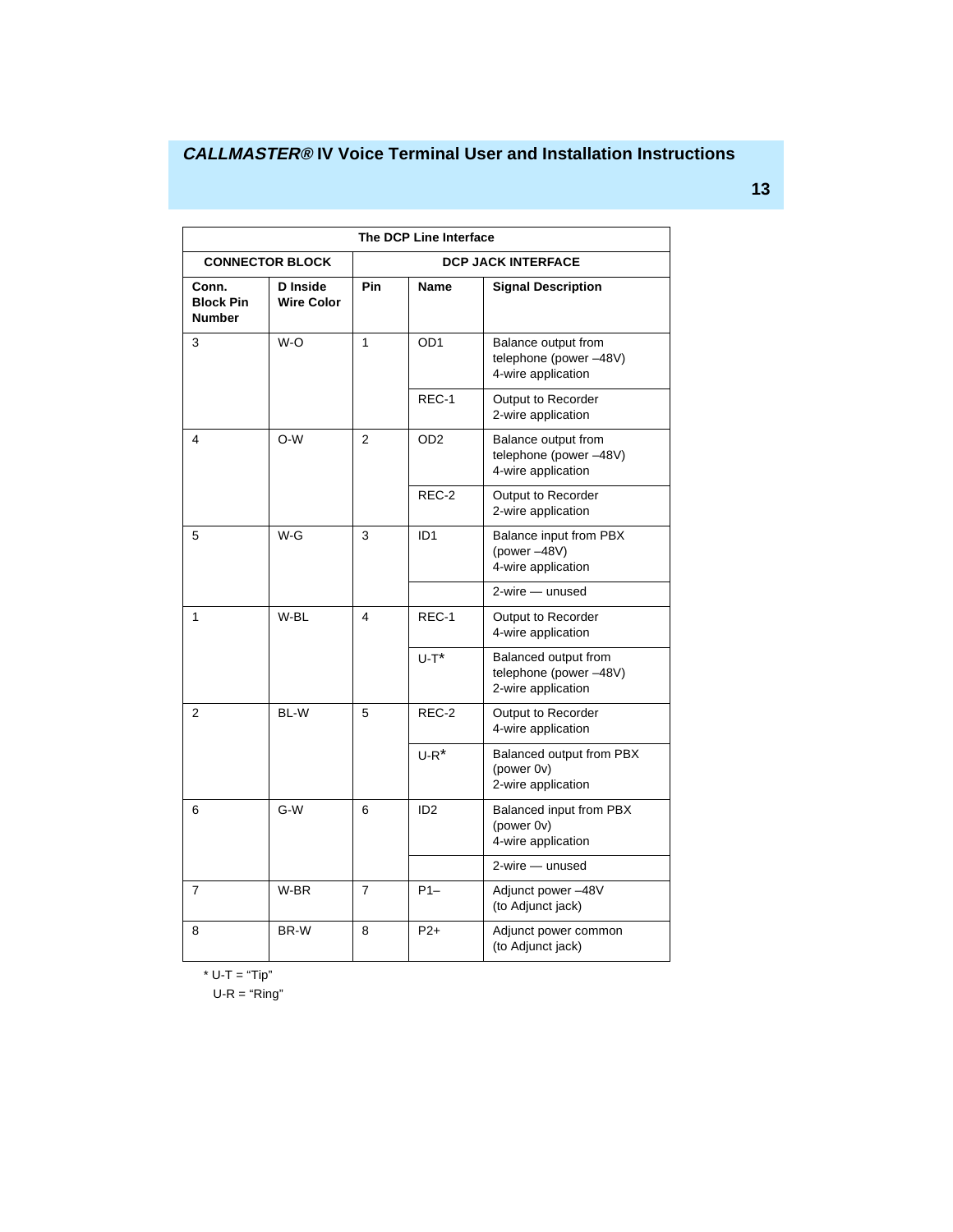Figure 4 shows how a CALLMASTER IV, in a 4-wire application with Recorder Interface, should be configured through the wall jack with the DEFINITY PBX, an adjunct power source, and the recording device.

Figure 5 shows the same connections when a CALLMASTER IV is in a 2-wire application.

**NOTE:** Typically, an RJ45X or equivalent wall jack is used in this type of configuration.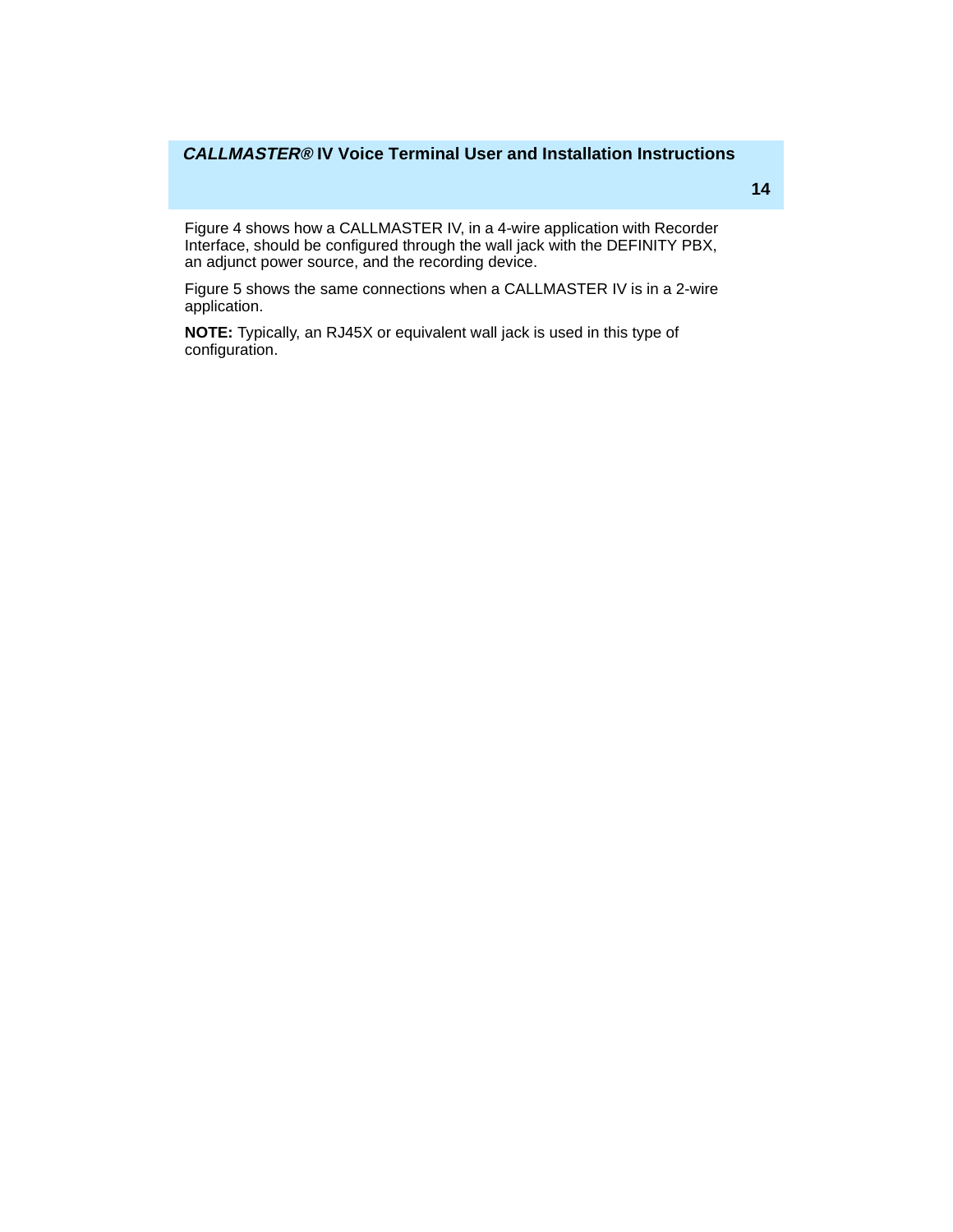

**FIGURE 4 Connecting the 4-Wire CALLMASTER IV with Recorder Interface to the PBX, Adjunct Power Source, and the Recording Device**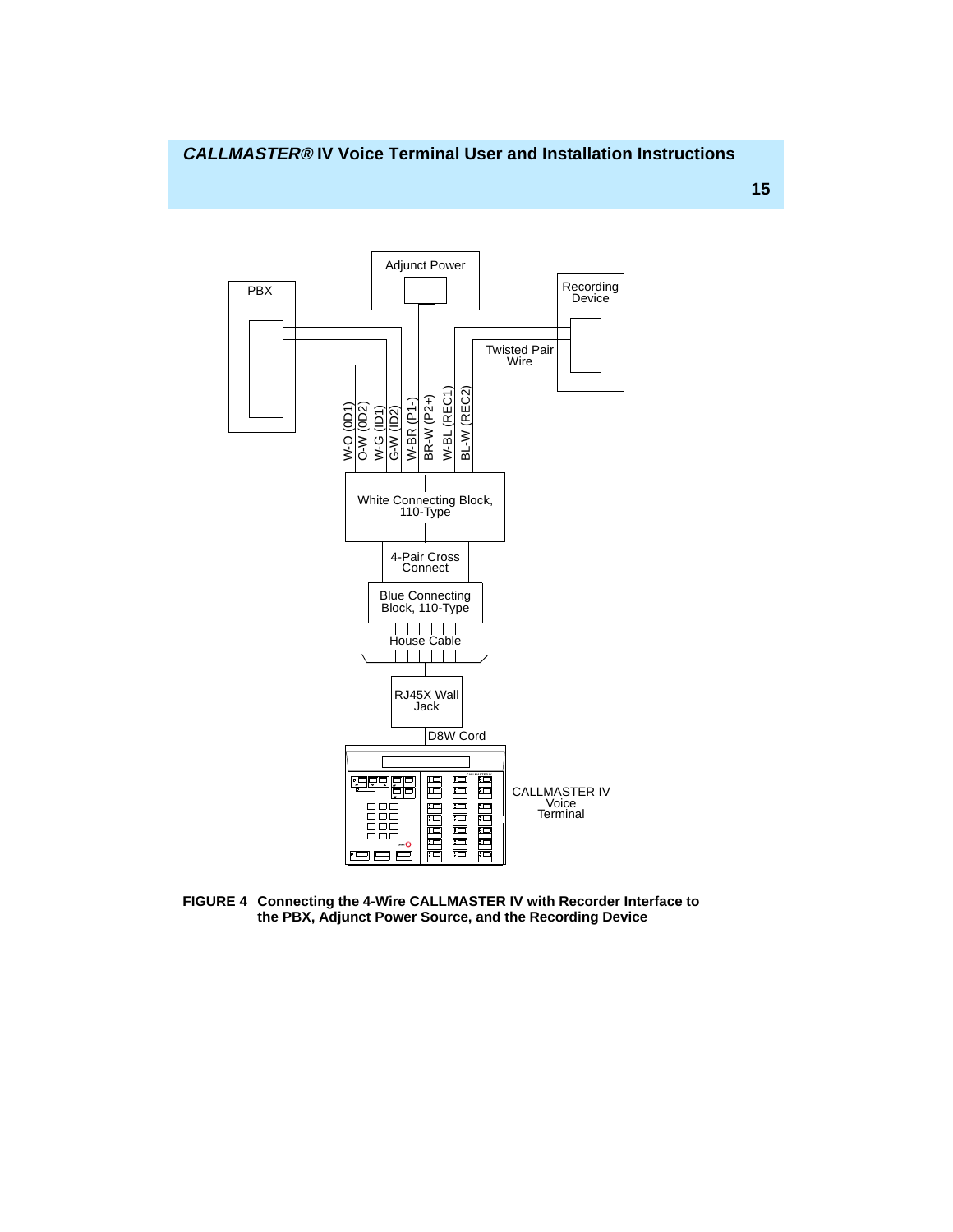

**FIGURE 5 Connecting the 2-Wire CALLMASTER IV with Recorder Interface to the PBX, Adjunct Power Source, and the Recording Device**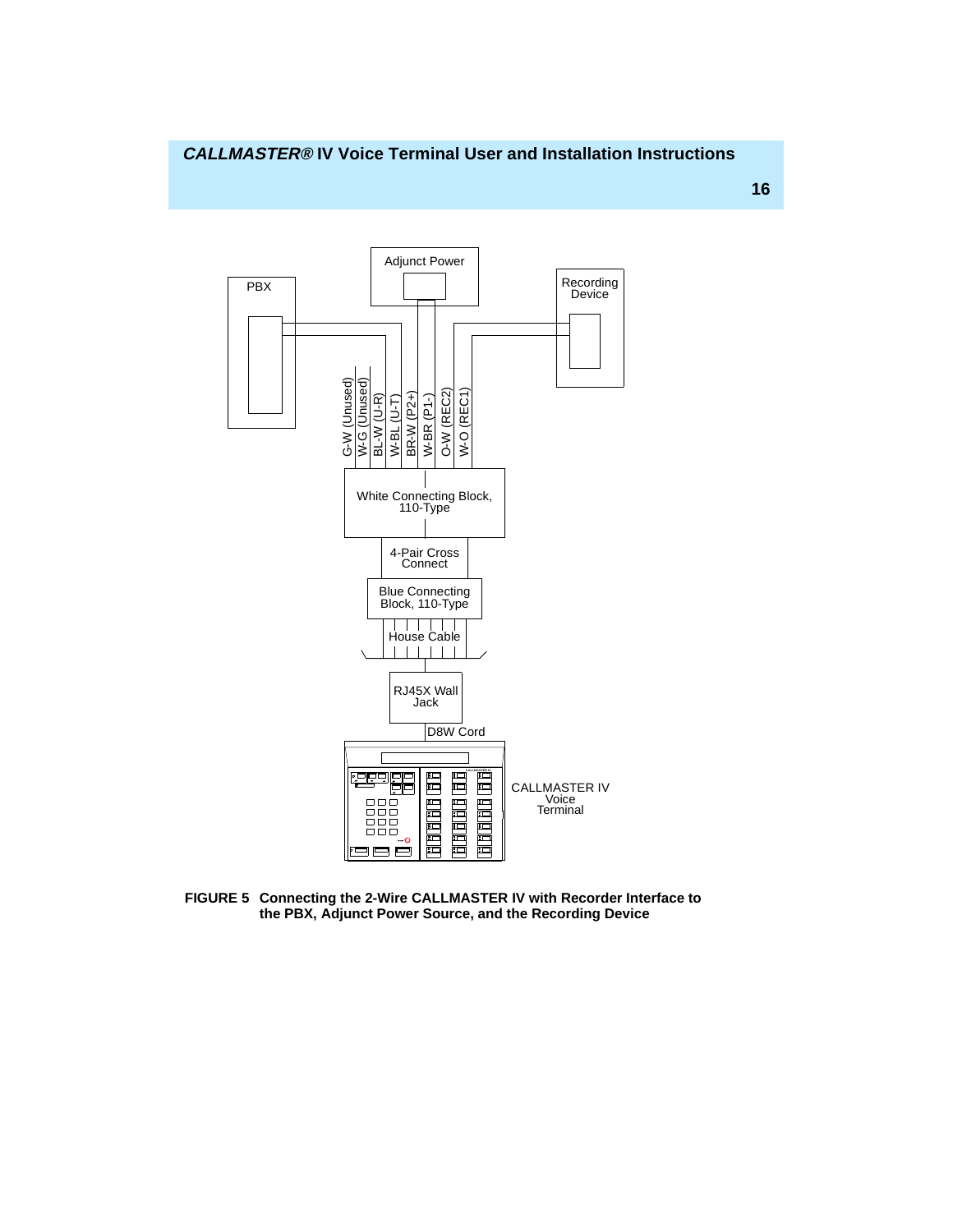#### <span id="page-27-0"></span>**Testing the Headset or Handset**

**NOTE:** If you are using a handset, use the installation instructions that come with the handset kit to install the handset cradle.

- **1** Plug in the headset or the handset, press a call appearance button, and listen for dial tone.
	- If you do not hear dial tone, press another call appearance button. You may also want to check that the cords are connected securely at both ends.

#### **Labeling and Installing the Button-Designation Cards and Covers**

**NOTE:** The cards and covers are shipped as loose items with the CALLMASTER IV voice terminal.

- **1** Make sure that the voice terminal is right side up.
- **2** Type or write the numbers/features on the button designation cards with the appropriate button information.See Figure 6.
- **3** Crease the perforated edges of the button designation cards and then remove the cards.
- **4** If the clear plastic card cover has already been installed on the voice terminal, remove the cover on the right side of the CALLMASTER IV by gently lifting the plastic cover, with your fingernail, at the slot on the right of the set (for the card on the right).

If the plastic card cover has not been previously installed on your CALLMASTER IV, go on to the next step.

**NOTE:** If you need to remove the clear card cover on the left side of the set, gently lift the plastic cover, with your fingernail, at the slot on the left of the set.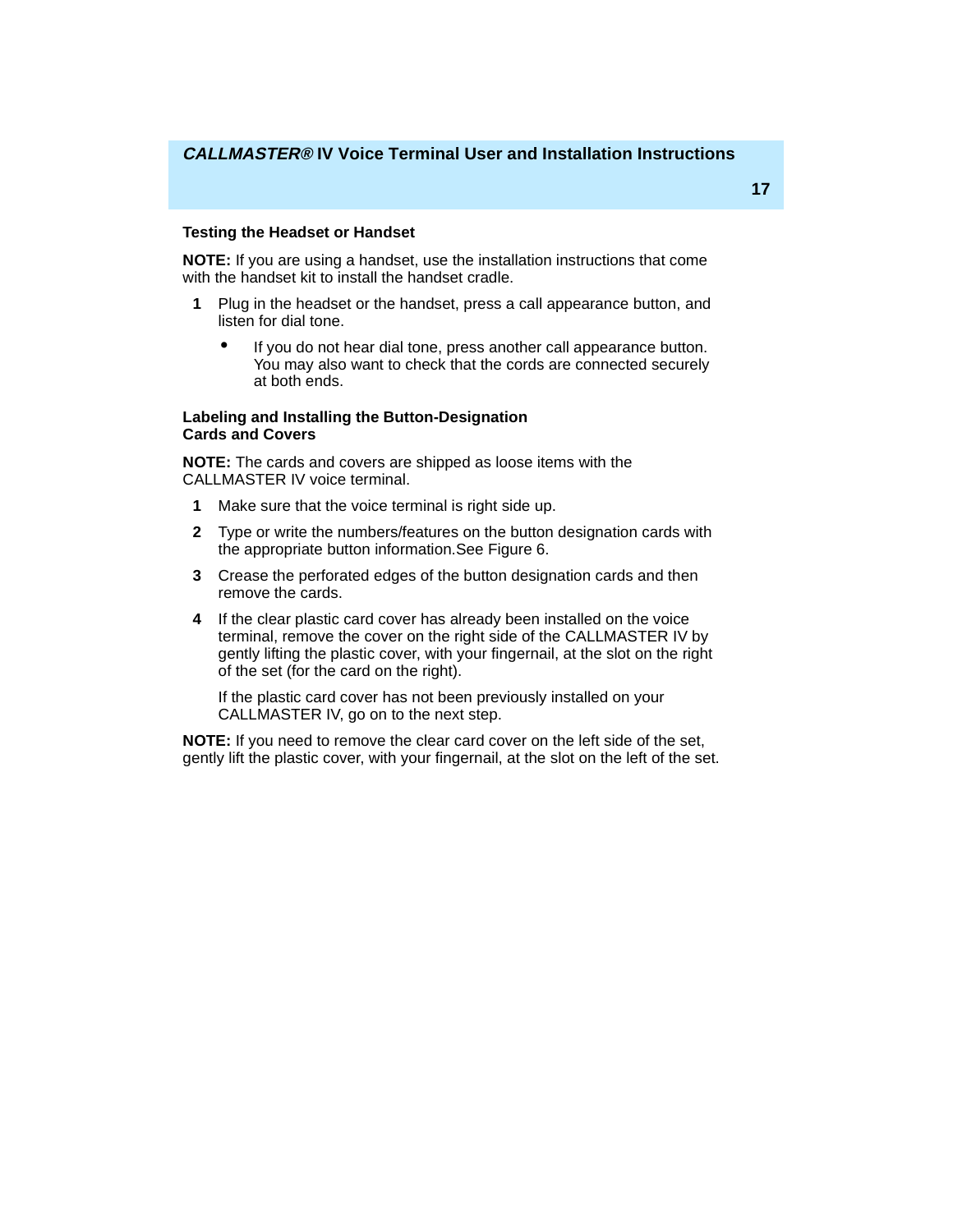<span id="page-28-0"></span>**5** Place the designation card that you have filled out over the buttons, and then replace the clear cover by gently bending the cover so that the tabs at the top and bottom end of the cover can be inserted into the corresponding slots on the housing of the voice terminal. See Figure 6.



**FIGURE 6 Inserting the Designation Cards**

# **Basic Voice Terminal Operations**

The following operations can be used immediately.

## **Going Off-Hook**

**NOTE:** When the headset or handset is plugged into the terminal, it is immediately off-hook.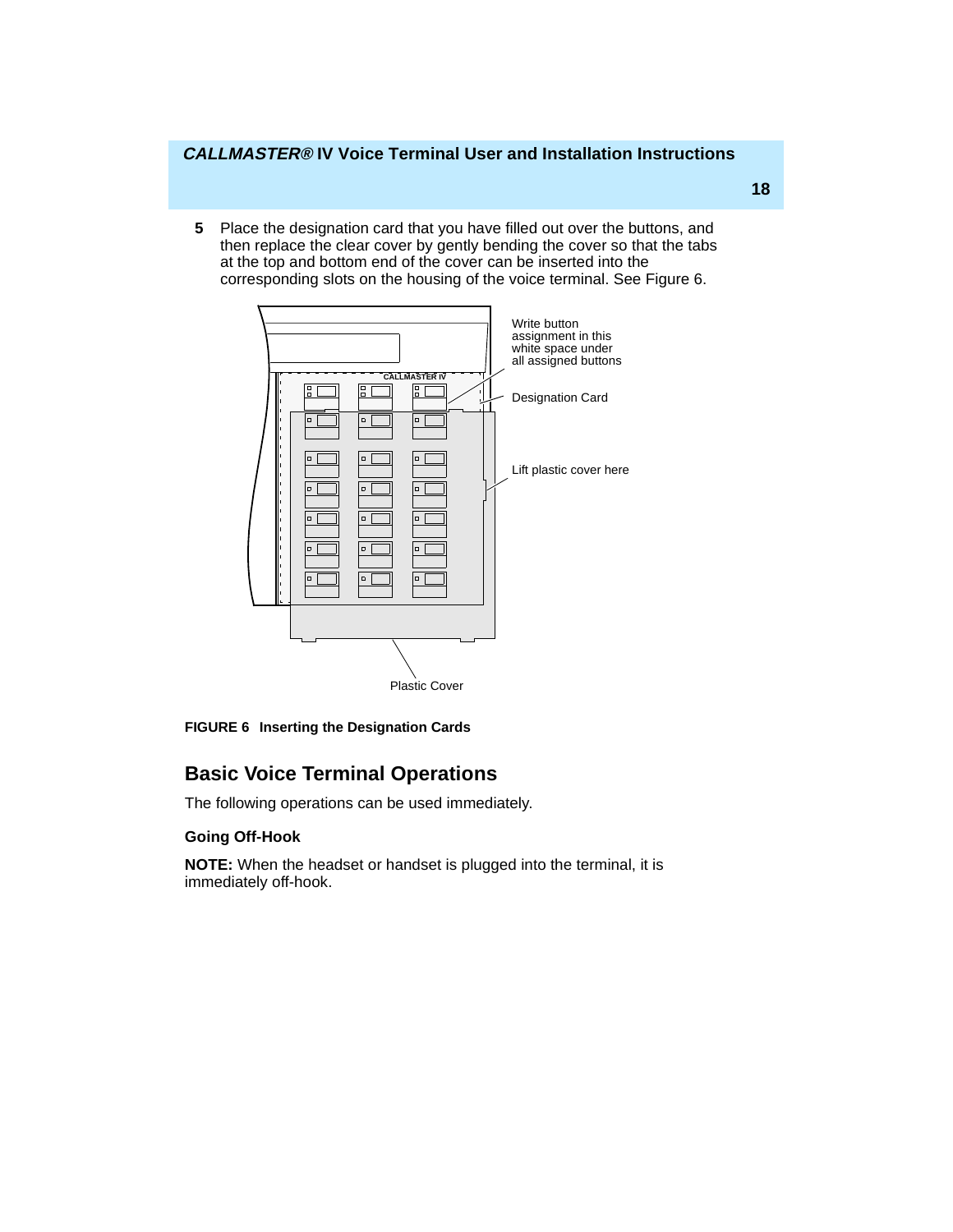# <span id="page-29-0"></span>**Raising or Lowering Receive Volume**

You can use the Volume control button to raise and lower the receive level volume under the following conditions:

- The CALLMASTER IV voice terminal is off-hook, and the headset(s) is plugged in.
- The voice terminal is not off-hook on an external speakerphone call.
- No call is ringing.
- You are *not* in the midst of selecting a personalized ringing pattern.

# **To raise or lower the receive volume**

- To raise the volume of the receive level of the headset or the handset, press the right volume control button labeled  $\blacksquare$ .
- To lower the receive level of the headset or the handset, press the left volume control button labeled  $|\nabla|$ .

**NOTE:** There are eight possible volume settings. Each press of the volume control button raises or lowers the volume one incremental level.

As you raise or lower the headset volume level, the display reflects your choice, such as:



On the display, one arrow is the lowest setting, and eight arrows is the highest setting.

**NOTE:** For procedures to raise and lower the ringer volume on your CALLMASTER IV set, see the procedures for the Select Ring feature later in this section.

# **Disconnecting from Calls**

You can disconnect from a call in several ways:

- **•** Press **Release** to disconnect from any type of call. This method is faster than waiting for a caller or trunk to disconnect and enables you to perform other ACD or voice terminal procedures sooner. You do not hear dial tone after you press **. Release**
- **•** Press **Drop** which disconnects you from a call and gives you dial tone. Use  $\frac{D_{Test}}{D_{test}}$  when you want to disconnect from an ACD or non-ACD call and place another call.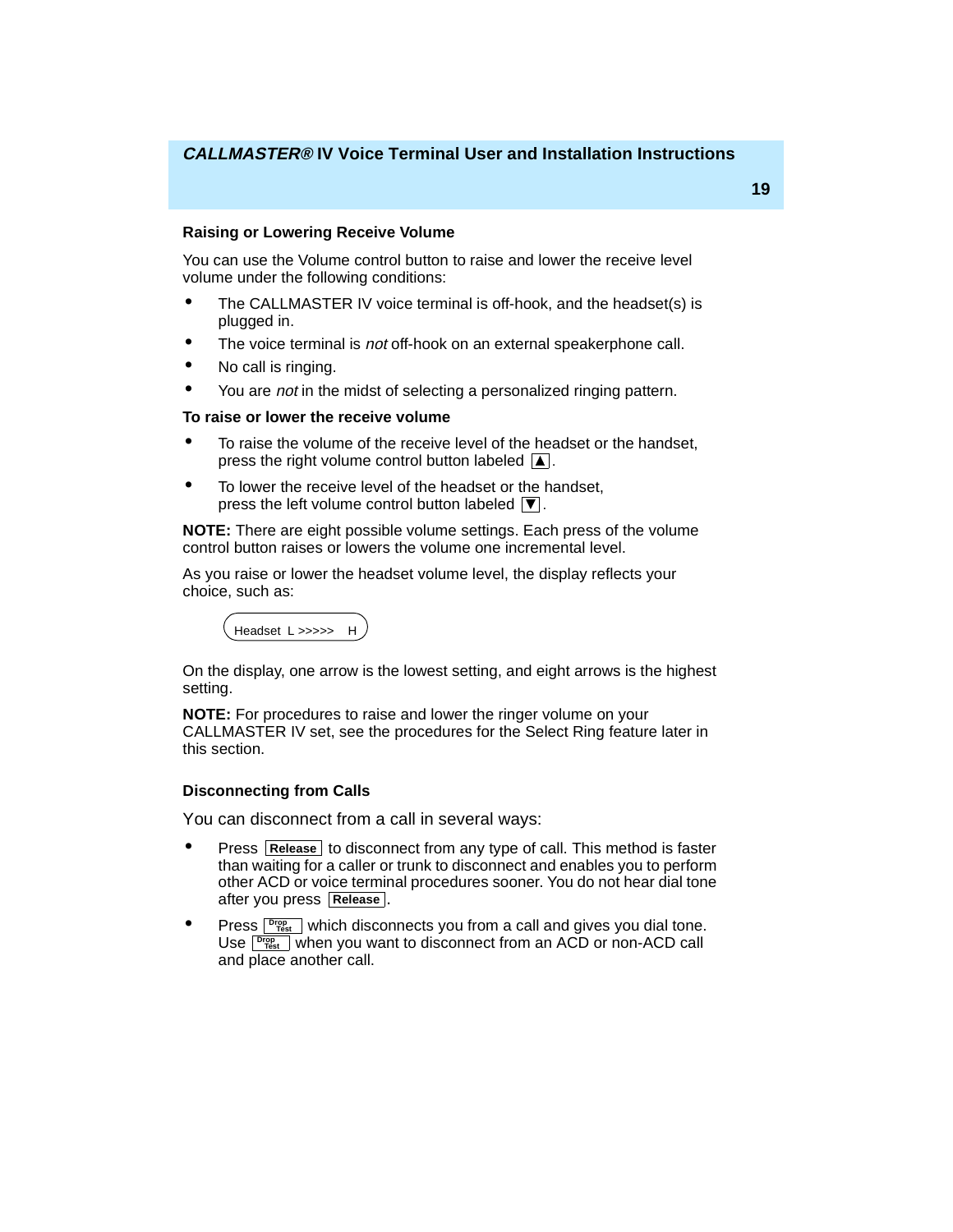# <span id="page-30-0"></span>**Feature Procedures**

 The procedures in this section give short, step-by-step instructions for using each of these features. For your convenience, the features are listed alphabetically.

## **CONFERENCE**

#### **To add another party to an existing call**

**NOTE:** If your CALLMASTER IV voice terminal is connected to a DEFINITY ECS or a DEFINITY Generic 1 or Generic 3, the conference call can include up to six parties. If your CALLMASTER IV is connected to a DEFINITY Generic 2, the conference can include up to three parties. (For a conference call of more than three parties, contact your system manager.)

- **1** Press **<u>Conference</u>**.
	- Present call is put on hold; all other parties remain connected to each other.
	- You are given a new call appearance and hear dial tone.
- **2** Dial the number of the new party and wait for an answer.
	- If the party answers, explain who is on the conference call and go on to Step 3.
	- If the party does not answer or if the line is busy, press the call appearance beside the fluttering light to return to the held call (skip the next step).
- **3** Press **Conference** again.
	- All parties on the call are now connected.
- **4** Repeat Steps 1 through 3 to add another party to the conference call.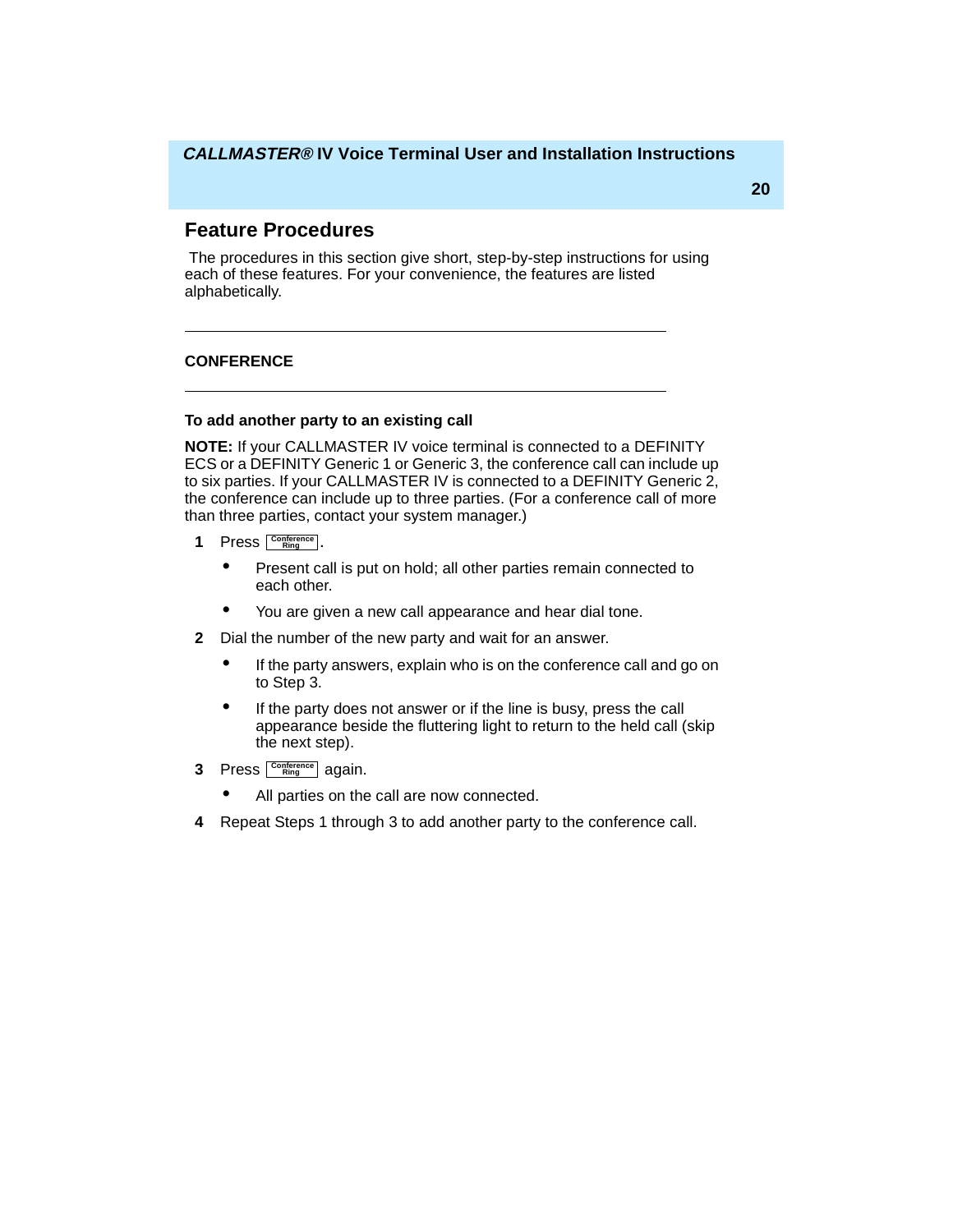#### <span id="page-31-0"></span>**To add a call you have put on hold to another call to which you are connected**

- **1** Press **<u>Conference</u>**.
	- Green light at the held call appearance continues to flutter.
	- Green light at the current call appearance also flutters.
	- You are given a new call appearance and hear dial tone.
- **2** Press the call appearance button of the held call (first call).
- **3** Press  $\frac{\text{Confference}}{\text{Ring}}$  again.
	- All parties on the call are now connected.

### **DROP**

#### **To disconnect from an active 2-party call**

- **1** Press **Drop Figure** 
	- You hear dial tone.

**NOTE:** You may press **Release** instead of  $\frac{p_{\text{reg.}}}{p_{\text{est.}}}$  to disconnect faster. However, if you press Release you will not hear dial tone.

#### **To drop the last party you added to a conference call**

- **1** Press **Prop** .
	- The last party added to the conference call is dropped; you and the other parties remain connected.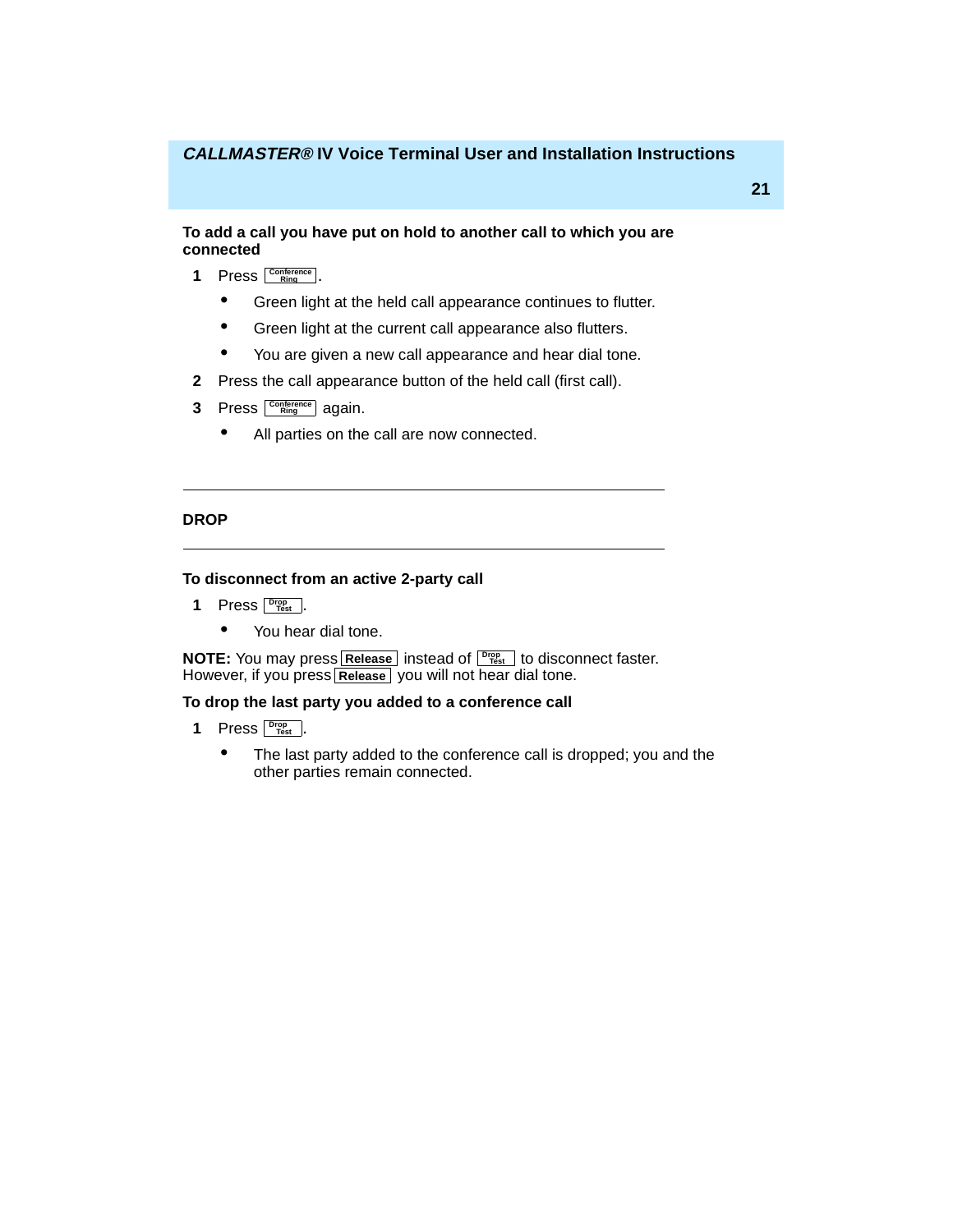#### <span id="page-32-0"></span>**HOLD**

#### **To put a call on hold while you answer another call, place a call, or perform some other task**

- **1** Press **Hold**.
	- Green light next to the held call appearance flutters.

**NOTE:** If you put a conference call on hold, the other parties remain connected.

#### **To answer a new call while active on another call**

- **1** Press **Hold**.
	- Green light next to the held call appearance flutters.
- **2** Press the call appearance of the incoming call.

## **To return to the held call (dropping the new call)**

**1** Press the call appearance of the held call.

#### **MUTE**

#### **To prevent the other party from hearing you**

- **1** Press **. Mute**
	- Red light next to **Mute** goes on; the other person on the call cannot hear you.
- **2** When you want to resume the conversation with the other person on the call, press **Mute** again.
	- Red light next to button goes off; the other person can hear you again.

**NOTE:** The Mute feature has no effect when an adjunct is active. Use the Mute feature on the adjunct equipment.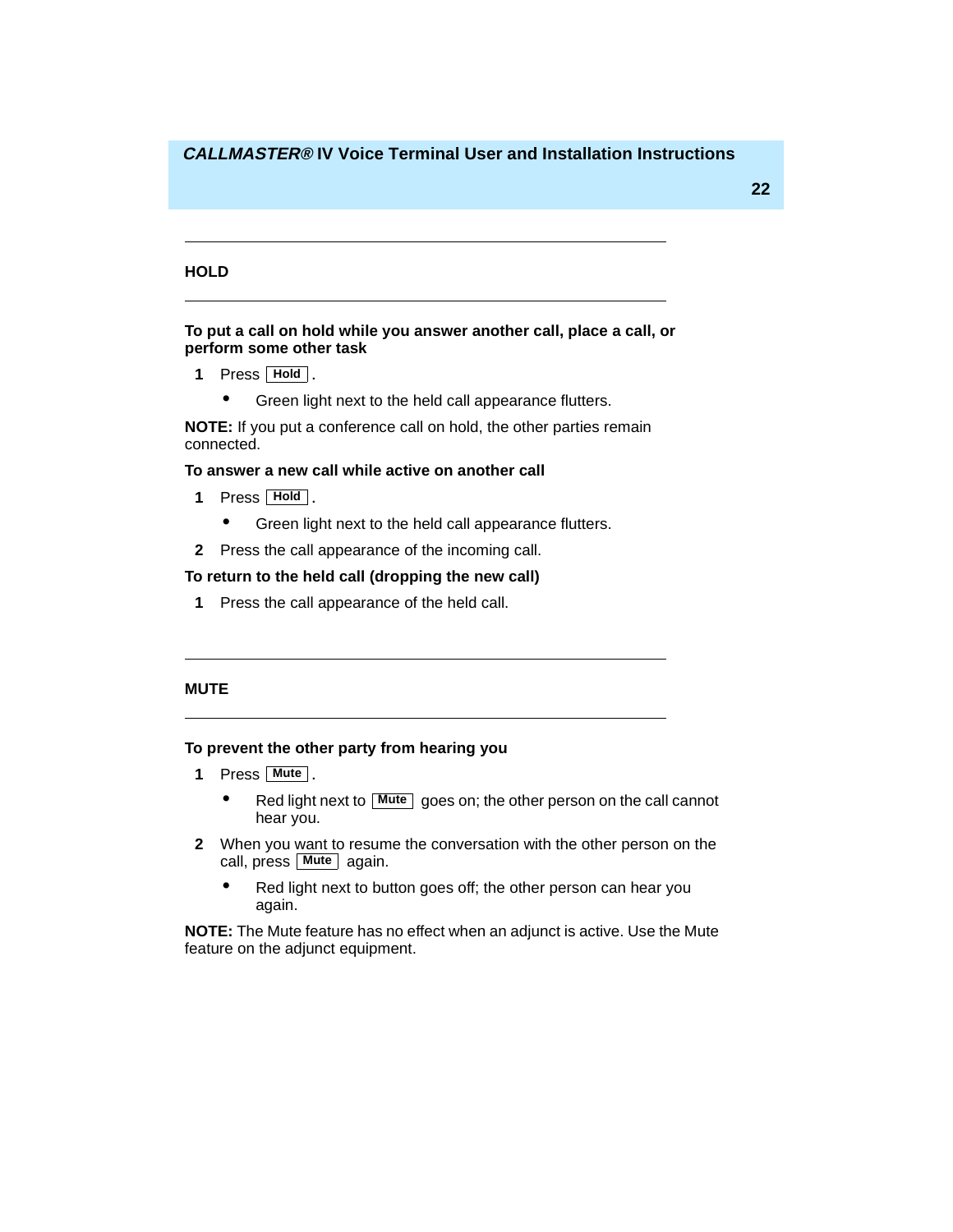## <span id="page-33-0"></span>**SELECT RING (AND RINGER VOLUME)**

#### **To select a personalized ring**

**NOTE:** There are eight different ringing patterns from which to choose.

- **1** Press **Select** .
	- **•** Green light next to **Select** goes on steadily.
- **2** Press **<u>Conference</u>**.
	- **•** Green light next to **Select** winks.
	- Current ring pattern plays and repeats every three seconds.
	- Display shows the pattern you are currently hearing:

Personal Ring #x

("x" will be a number from 1 to 8.)

- **3** Continue to press  $\frac{\text{Confference}}{\text{Ring}}$  to cycle through all eight ring patterns.
- 4 When you hear the desired ring pattern, press **Select** again.
	- Your new ring is set; the light next to **Select** goes off.

**NOTE:** If you receive a call, go off-hook, or lose power during selection, the process is interrupted and you must start again. If you lose power after you have selected your personalized ring, you will have to select your ringing pattern again.

You can raise or lower the volume of the tone ringer under the following conditions:

- The CALLMASTER IV is on-hook, and the headset is unplugged.
- The voice terminal is off-hook on the external speakerphone.
- A call is ringing at the voice terminal.
- You are in the process of selecting a personalized ringing pattern for your voice terminal.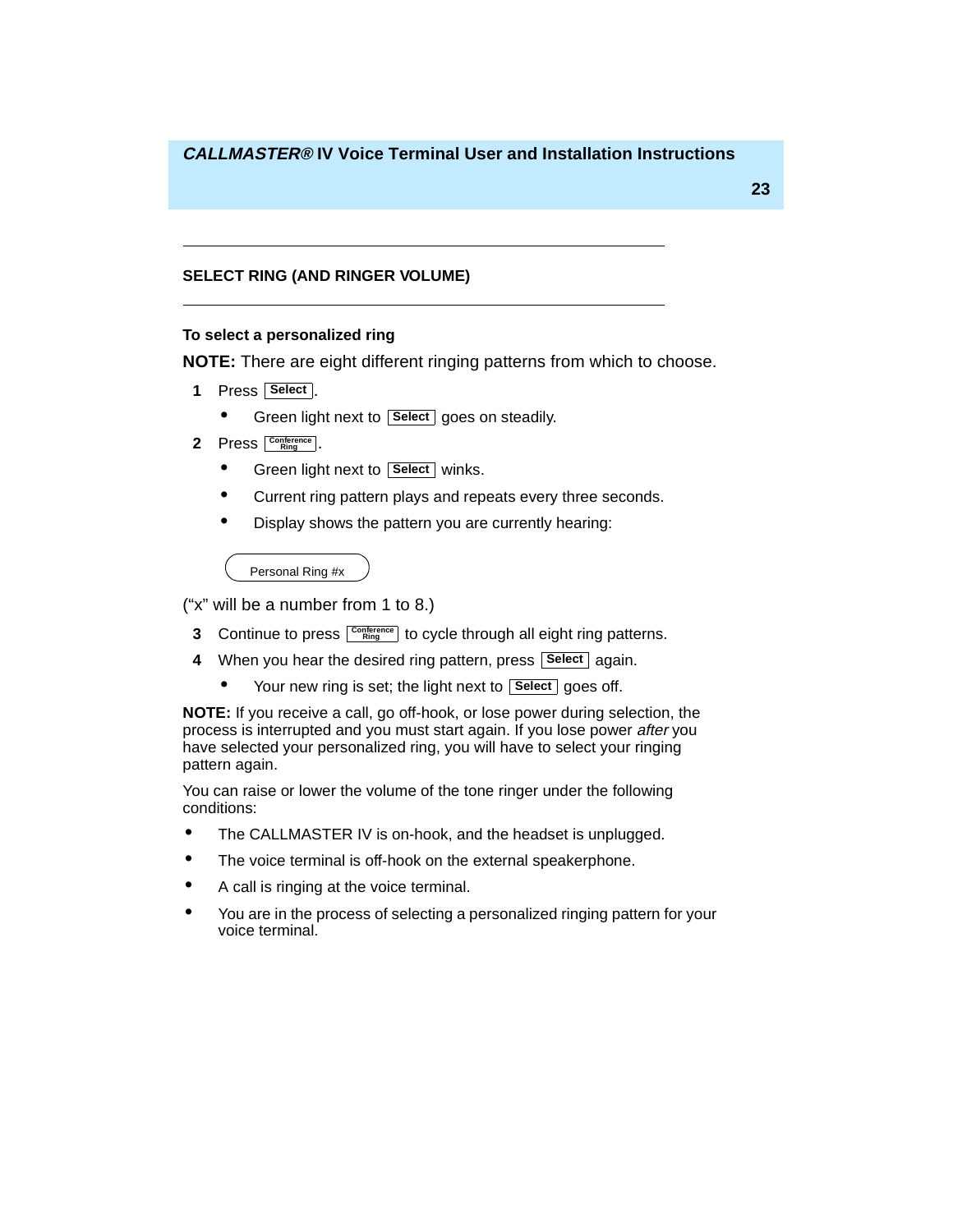# <span id="page-34-0"></span>**To adjust the tone ringer volume if necessary**

- **1** To raise the volume, press the right volume control button labeled  $\boxed{\blacktriangle}$ ; to lower the volume, press the left volume control button labeled  $\boxed{\blacktriangledown}$ .
	- Display shows the volume level:



(There are eight possible volume settings. On the display, one arrow indicates the lowest setting has been selected. Eight arrows indicates the highest setting has been selected.)

#### **SELF-TEST**

## **To test the lights, the ringer, and the display on your voice terminal**

- **1** While on-hook or off-hook, press **Select**.
	- **•** Green light next to **Select** goes on.
- **2** Press and hold down  $\frac{p_{\text{top}}}{p_{\text{test}}}.$ 
	- Three groups of lights go on in sequence.
	- Ringer sounds.
	- Display is activated.
- **3** Release <u>Fire</u> to end test.
	- Ringer, display, and lights return to pretest state; the light next to Select goes off.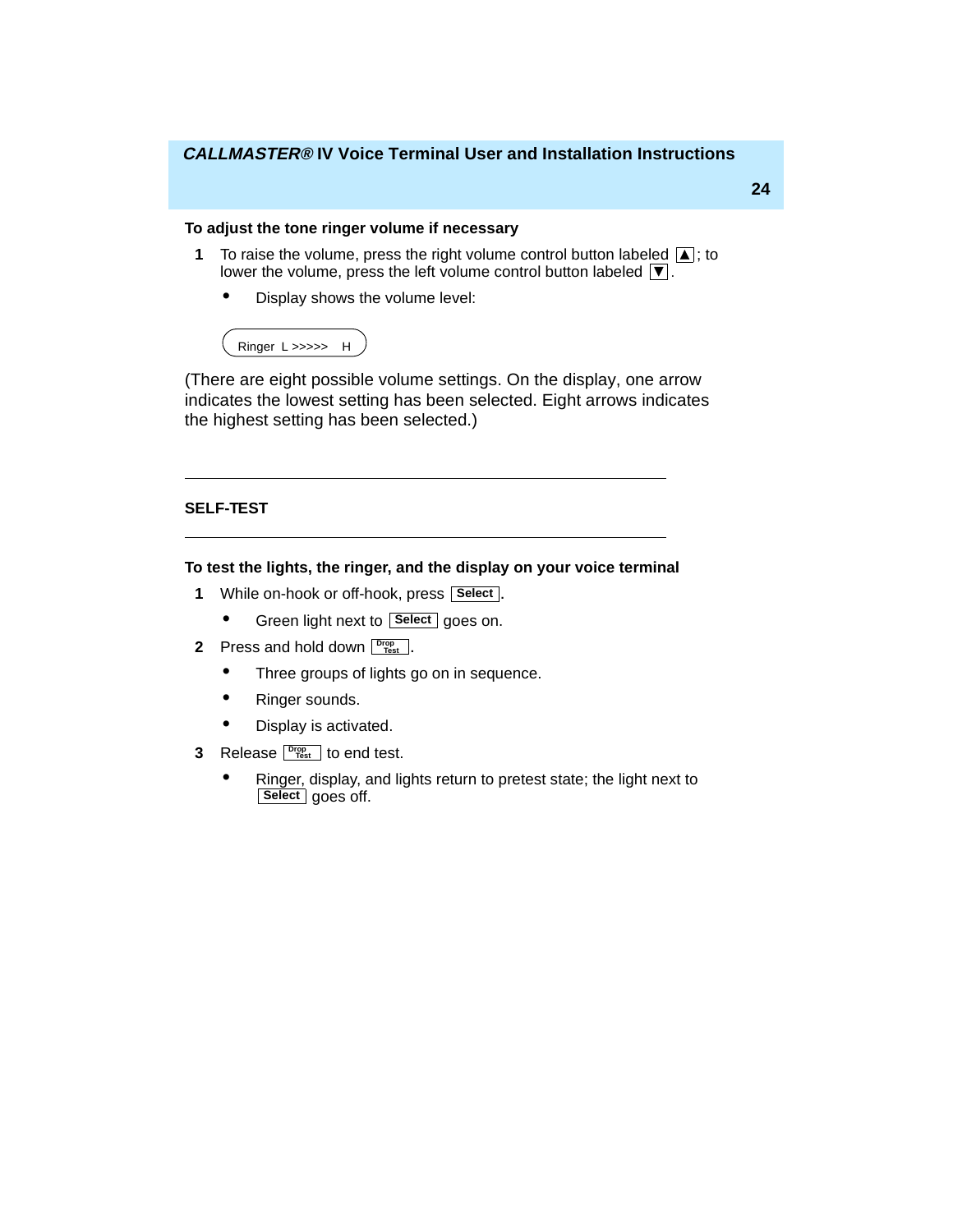#### <span id="page-35-0"></span>**TRANSFER**

### **To send an existing call to another extension or outside number**

- **1** Press **Transfer**.
	- Green light next to the call appearance flutters.
	- Present call is put on hold.
	- You are given a new call appearance, and you hear dial tone.
- **2** Dial the number where the call will be transferred.
	- You hear ringback tone.
	- If the call is answered, remain on the line and announce the call if desired. Continue to Step 3.
	- If the call is not answered or if the line is busy, return to the held call by pressing the call appearance button where the green light is fluttering. Disregard Step 3.
- **3** Press Transfer again.
	- Call is transferred to the dialed number.